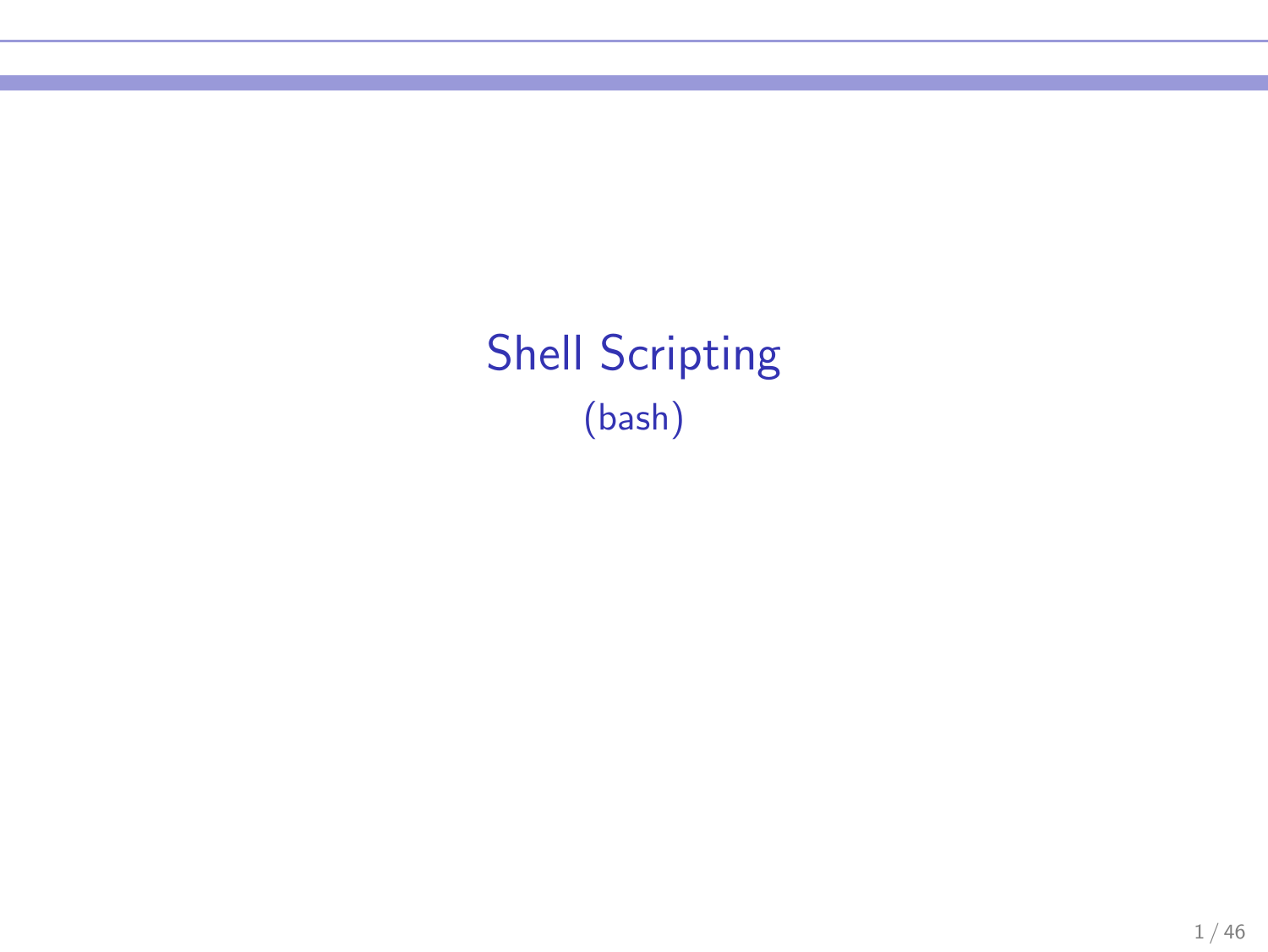# Shell Scripting

- $\triangleright$  A sequence of system programs carrying out a specific task
- $\blacktriangleright$  The simplest script is:

*# !/ bin / bash* echo Hello World ; ls ~/ | fmt

- $\blacktriangleright$  "#" indicates a comment
- $\triangleright$  first line says which shell is to be used (here is bash)
- $\triangleright$  Can do complicated things effectively

```
# !/ bin / bash
tar -z -cf / var /my - backup . tgz / home / asimina /
```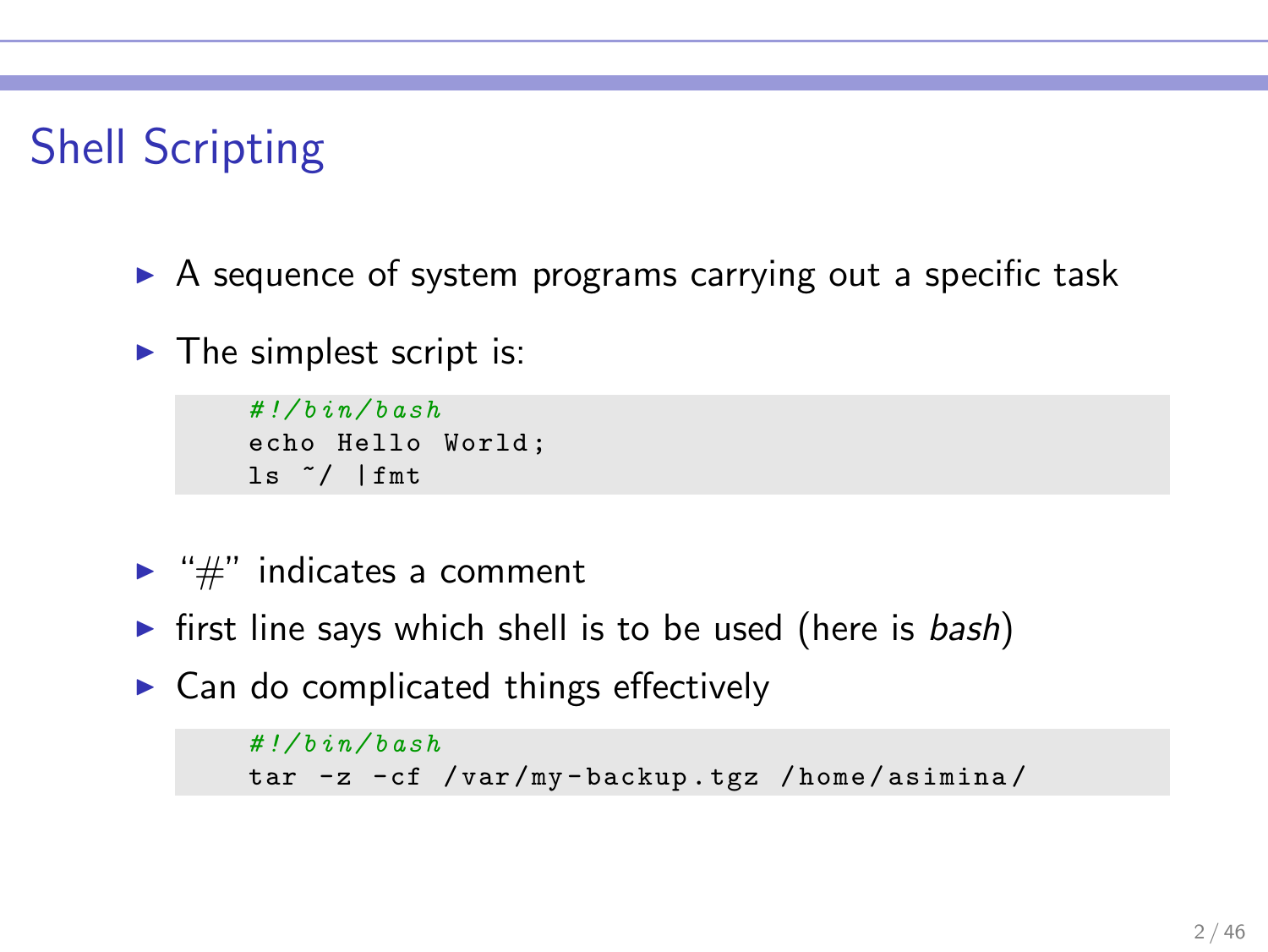# Creating Shell Scripts

- ▶ Parameters to scripts are designated
- ▶ Variables and Conditions are used
- ▶ Basic Control Statements (loops for, while and until)
- ▶ Numeric and alphanumeric operations
- $\blacktriangleright$  Functions and pipes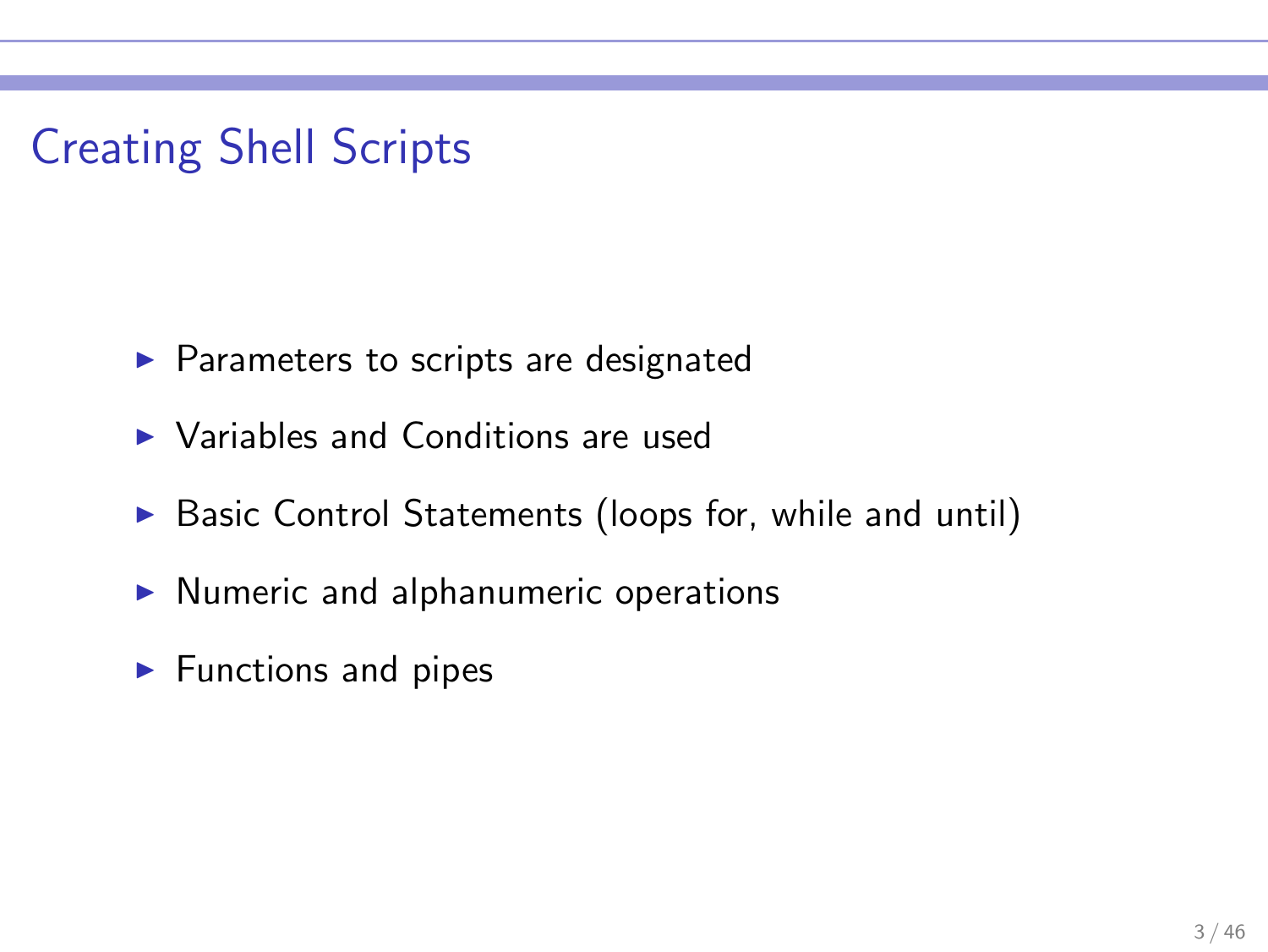# A Small Script About Input Parameters (\$N, \$\*)

```
# !/ bin / bash
# all scripts start like this
# will give 11 arguments to this program
# a b c d e f g h i j k
echo Number of input parameters = $# # 11
echo Program Name = $0
echo Other Parameters = $1 $2 $3 $4 $5 $6 $7 $8 $9 $10 $11
# Other Parameters = a b c d e f g h i a0 a1
echo Other Parameters = $1 $2 $3 $4 $5 $6 $7 $8 $9 $ {10} $ {11}
# Other Parameters = a b c d e f g h i j k
echo All Arguments = *
# All Arguments = a b c d e f g h i j k
```
#### ⋄ Output:

```
ad@ad - desktop :~/ SysProMaterial / Set002 / Samples / Sources / bash - scripts$ ./ parameters
        a b c d e f g h i j k
Number of input parameters = 11
Program Name = ./ parameters
Other Parameters = a b c d e f g h i a0 a1
Other Parameters = a b c d e f g h i j k
All Arguments = a b c d e f g h i j k
ad@ad - desktop :~/ SysProMaterial / Set002 / Samples / Sources / bash - scripts$
```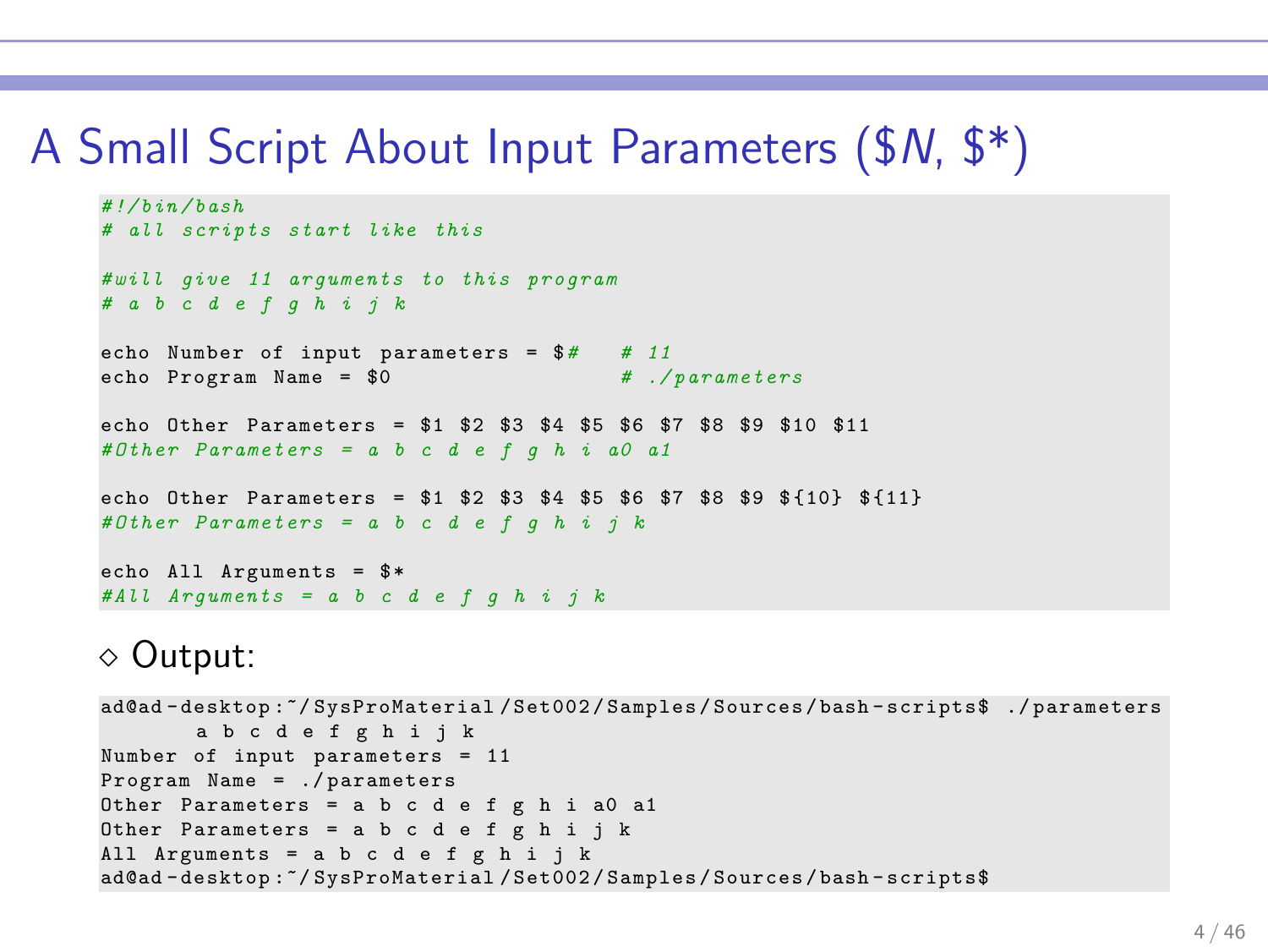### Using Variables, read-ing From the Shell

```
# !/ bin / bash
# NEVER USE SPACES BEFORE AND AFTER = IN ASSIGNMENTS
# No $ before variable name
a =2334 # Integer - Only digits
echo a # a
echo $a # 2334
hello = "A B C D"
echo $hello # A B C D
echo "$hello" # A B C D
# Double quotes preserve spaces
echo ' $hello ' # $hello
# Single quotes quote even $
echo -n "Enter \"b\" "
read b
echo "The value of \"b\" is now $b"
echo ${ PATH } # PATH environment variable
```

```
ad@cairns :~/ Courses / Sys . Pro09 / Sources / bash - scripts$ ./ variables
a
2334
A B C D
A B C D
$hello
Enter "b" alxdelis
The value of "b" is now alxdelis
/ usr / local / sbin :/ usr / local / bin :/ usr / sbin :/ usr / bin :/ sbin :/ bin :/ usr / games
ad@cairns :~/ Courses / Sys . Pro09 / Sources / bash - scripts$
```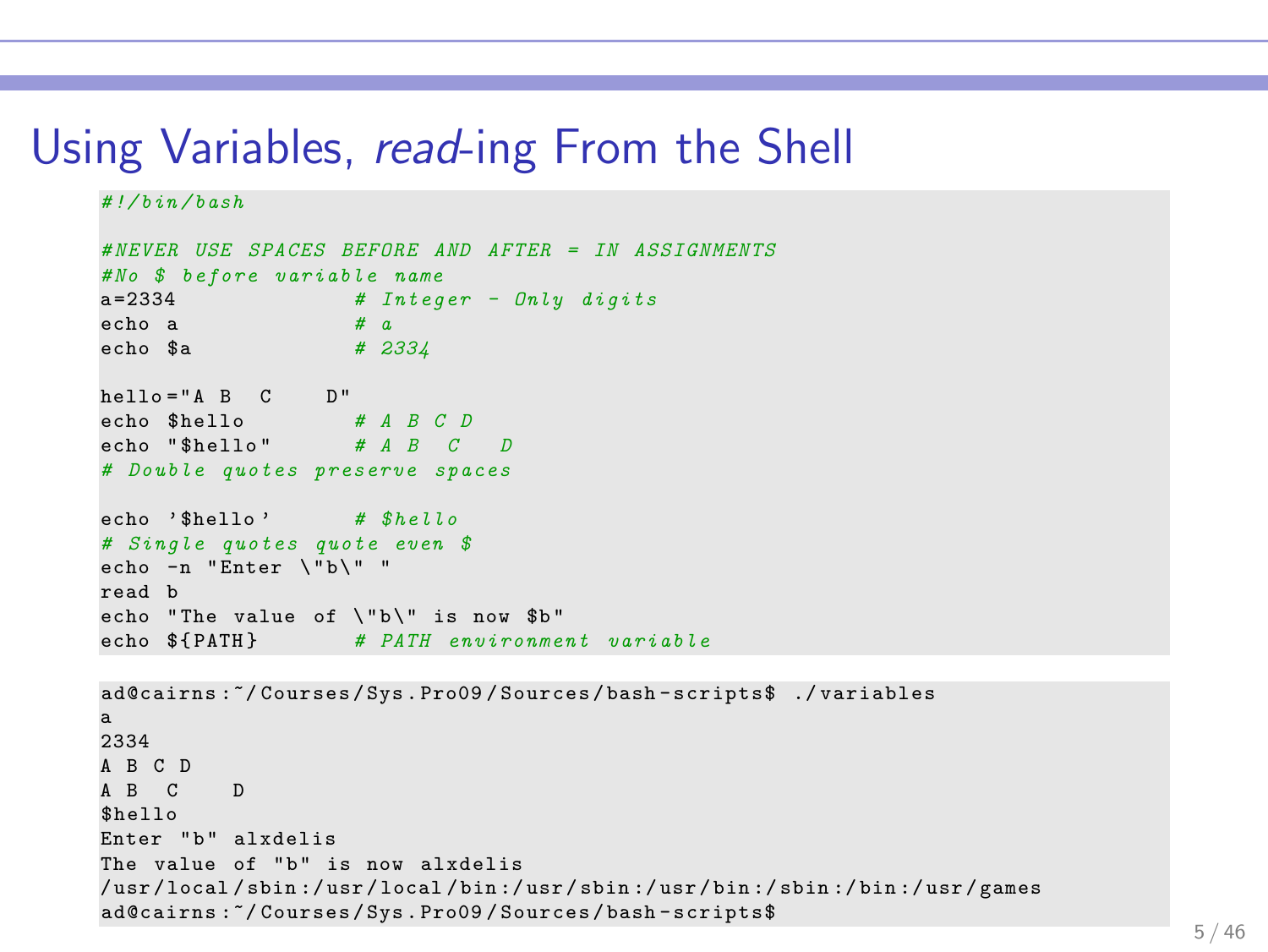# Some Arithmetic Operations

```
# !/ bin / bash
a = 2334let b= a +3 # b = $a +3 also works
let "c = a+3"let "d = a + 3"z = $ ((§a + 13))y=$ (( a +23) ) # also works
k = ' expr a + 33' # expr command!
echo $a $b $c $d $k $z $y
# 2334 2337 2337 2337 2367 2347 2357
```
- $\triangleright$  For simple integer operations use let (preferred) or expr
- $\blacktriangleright$  The quotes around "expr" are `...`.  $\$(expr...)$$  would also work
- $\triangleright$  For decimal arithmetic use the system program bc

```
ad@ad - desktop :~/ SysProMaterial / Set002 / Samples / Sources / bash - scripts$ ./
      arithmetics
2334 2337 2337 2337 2367 2347 2357
ad@ad - desktop :~/ SysProMaterial / Set002 / Samples / Sources / bash - scripts$
```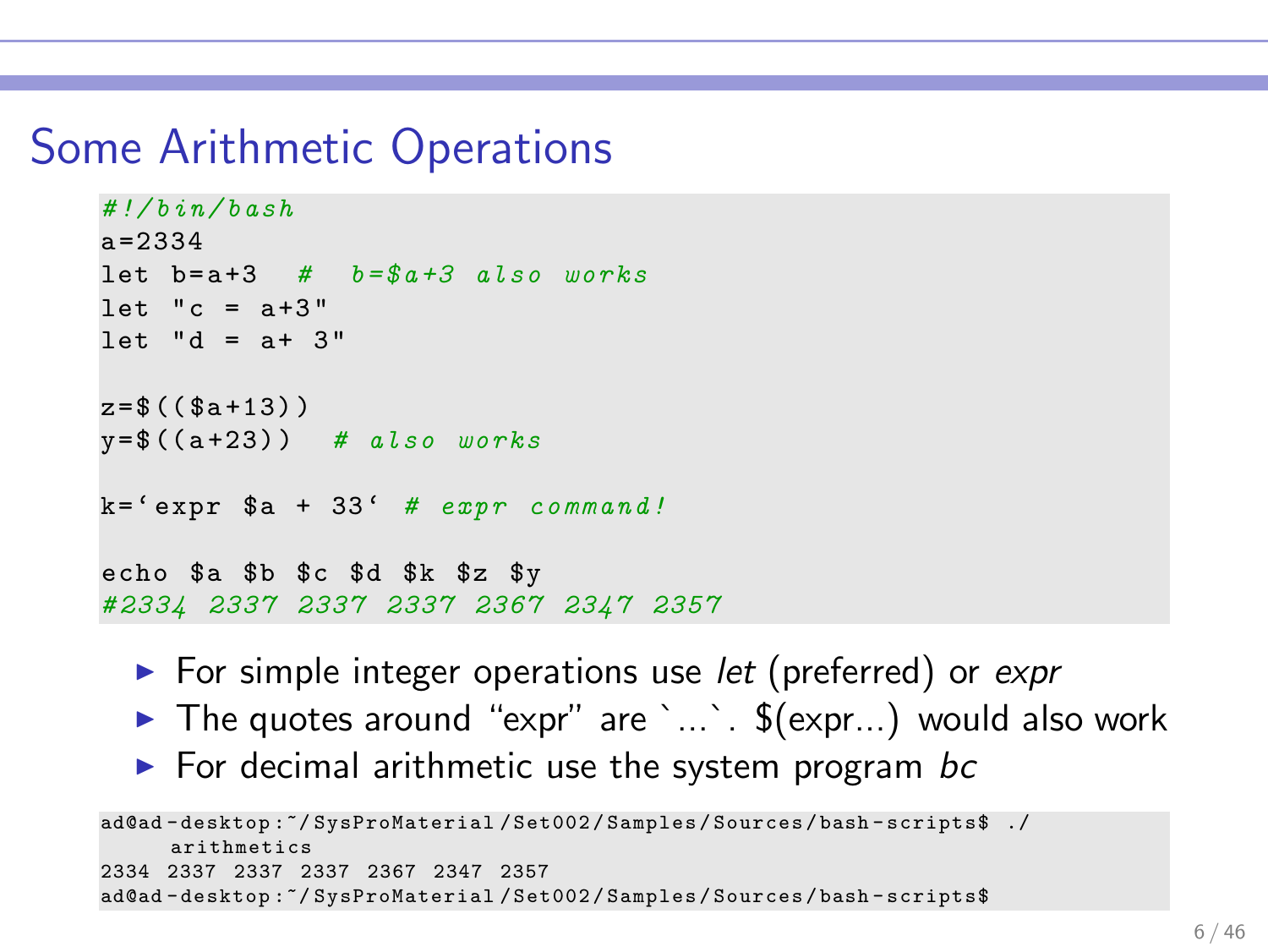# More Arithmetic

#### *# !/ bin / bash*

```
# WARNING : SPACES ESSENTIAL
a =' expr 3 + 5 '; echo $a # 8
a =' expr 5 % 3 '; echo $a # 2
a =' expr 5 / 3 '; echo $a # 1
# a= ' expr 1 / 0 ' # fault
a =' expr 5 \* 3 '; echo $a # 15
# need to escape *, since it goes to the shell
a = ' expr a = +5'; echo a = # just like a = a + 5string = EnaMegaloString
echo "String is: ${string}"
position =4
length =6
z='expr substr $string $position $length'
# Extract length chars from string ,
# starting at position
```

```
echo " Substring is : $z " # Megalo
```
#### ⋄ Execution:

```
ad@cairns :~/ Courses / Sys . Pro10 / Sources / bash - scripts$ ./ myexpr
8
2
1
15
20
String is: EnaMegaloString
Substring is: Megalo 7/46
```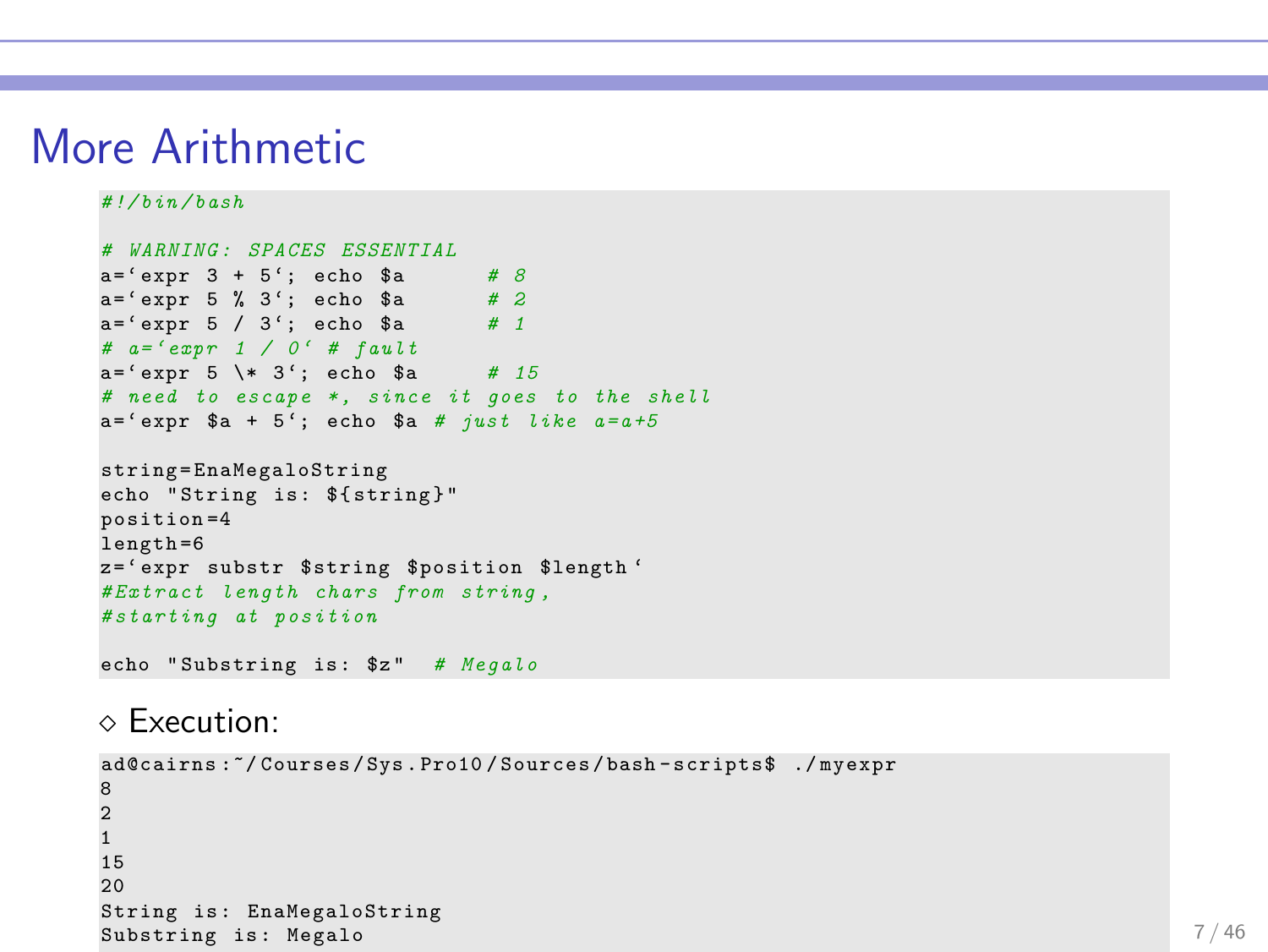# An interesting system program: bc

### $\diamond$  A general purpose calculator

```
ad@ad - desktop :~/ SysProMaterial / Set002 / Samples / Sources / bash - scripts$ bc
bc 1.06.94
Copyright 1991 -1994 , 1997 , 1998 , 2000 , 2004 , 2006 Free Software Foundation , Inc .
This is free software with ABSOLUTELY NO WARRANTY .
For details type 'warranty'.
1
1
0
0
  \geq 01
0 > 1
\Omega12 > 81
8> 12
\Omega123^23
1169008215 0 14 4 32 91 7 46 5 34 8 57 8 88 7 50 6 80 07 6 95 4 11 5 72 6 7
quit
ad@ad - desktop :~/ SysProMaterial / Set002 / Samples / Sources / bash - scripts$
```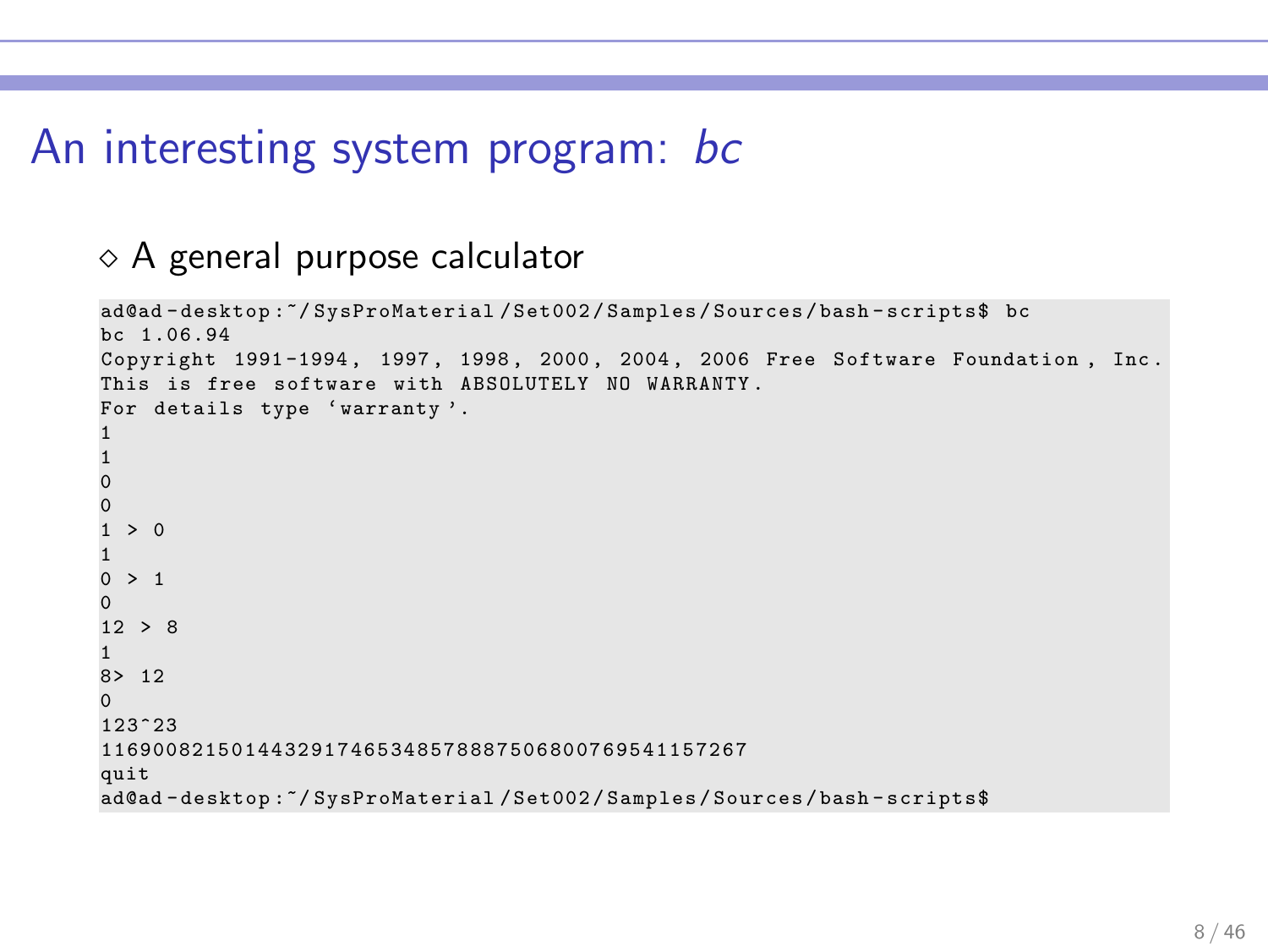# Carrying out decimal arithmetic in bash

```
# !/ bin / bash
# Allows a r i t h m e t i c on d e c i m a l s
a = 100.19b = $ (echo "scale = 3; $a/100" | bc)# scale determines decimal digits in fractional part
echo b = $b # b = 1.001
# p e r f o r m i n e q u a l i t y tests
A = 0.04B = 0.03let "comp='echo $A-$B\>0 | bc "echo $comp # 1
let "comp = 'echo B - $A \ > 0 | bc'"
echo $comp # 0
```
#### ⋄ Execution:

```
ad@cairns :~/ Courses / Sys . Pro10 / Sources / bash - scripts$ ./ mybc
b = 1.0011
0
ad@cairns :~/ Courses / Sys . Pro10 / Sources / bash - scripts$
```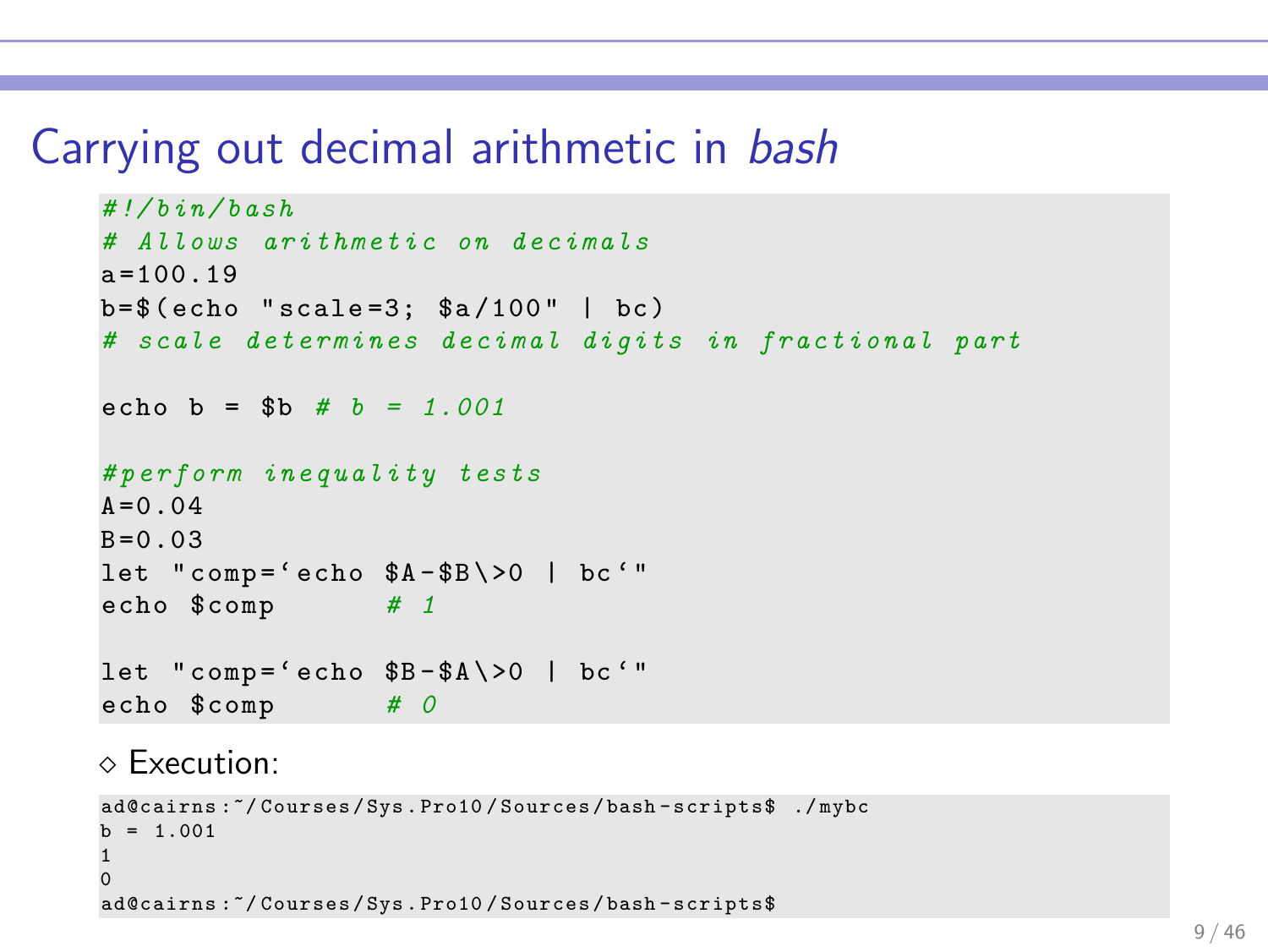# Getting the Return Value of a Program (\$?)

```
# !/ bin / bash
```

```
# $? returns the exit code of the last command to execute
echo hello
echo $? # 0 : successful
lsdlsd # u n k n o w n c o m m a n d
echo $? # 127 - nonzero for an error
echo Hello again
exit 113 # Must be 0 -255
echo $?
```
### • Output:

```
ad@cairns :~/ Courses / Sys . Pro10 / Sources / bash - scripts$ ./ exitStatus
hello
0
./ exitStatus : line 8: lsdlsd : command not found
127
Hello again
ad@cairns:"/Courses/Sys.Pro10/Sources/bash-scripts$ echo $?
113
ad@cairns :~/ Courses / Sys . Pro10 / Sources / bash - scripts$
```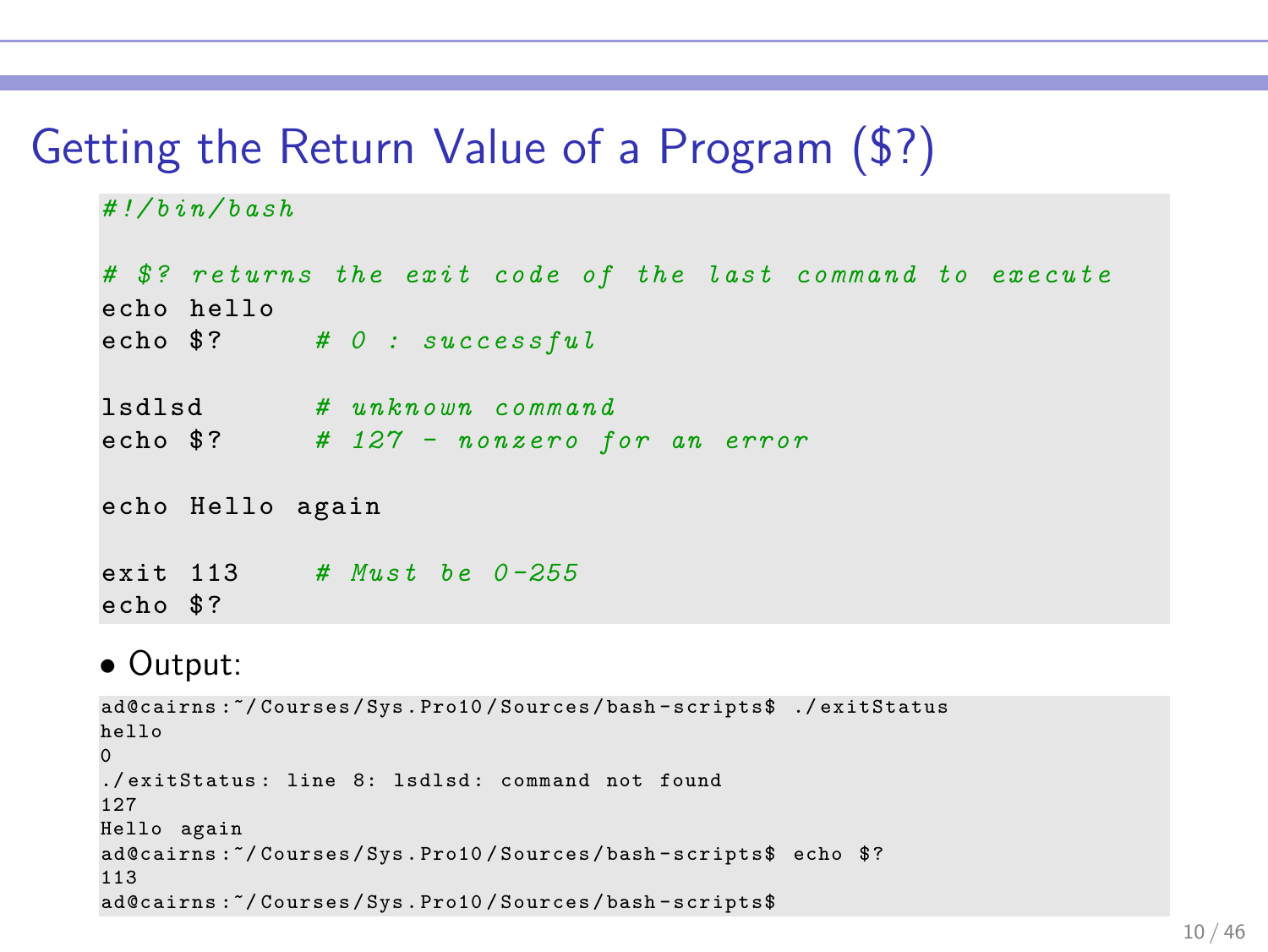# More on return Values

### • Assume that "dada" does not exist"

```
# !/ bin / bash
```
cd / dada >& / dev / null echo rv: \$?  $cd$   $$(pwd) >& /dev/null$ echo rv: \$?

• Output

```
ad@cairns : "/ Courses/Sys. Pro10/ Sources/bash-scripts$ ./
    myreturn
rv : 1
rv : 0
ad@cairns :~/ Courses / Sys . Pro10 / Sources / bash - scripts$
```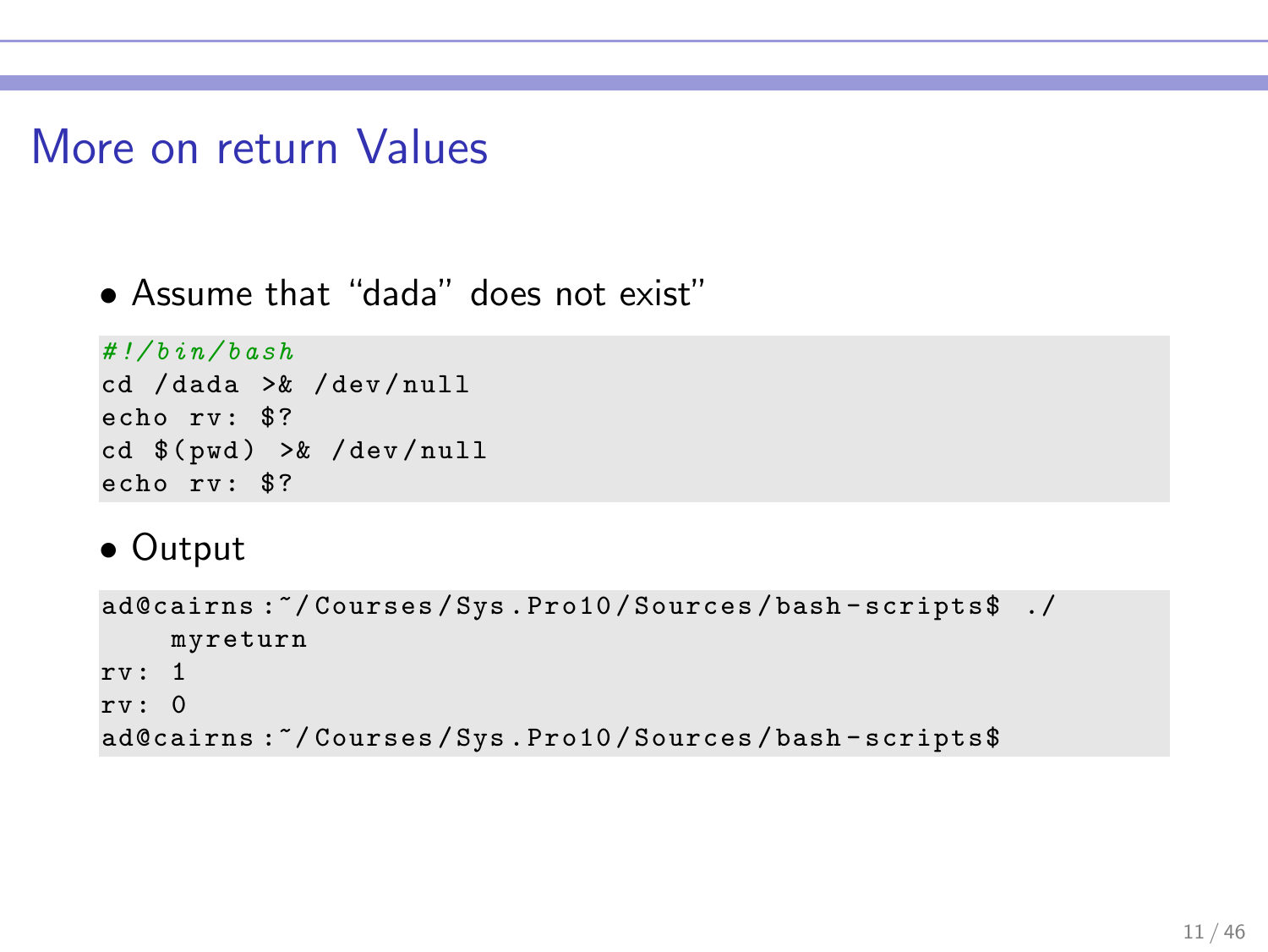# bc: working with different scales

```
ad@ad - desktop :~/ SysProMaterial / Set002 / Samples$ bc
bc 1.06.94
Copyright 1991 -1994 , 1997 , 1998 , 2000 , 2004 , 2006 Free
    Software Foundation , Inc .
This is free software with ABSOLUTELY NO WARRANTY .
For details type 'warranty'.
21/2
10
scale =4
21/2
10.5000
scale =8
193/32.23456
5.98736263
19/3
6.33333333
sca1e=019/3
6
ad@ad - desktop :~/ SysProMaterial / Set002 / Samples$
```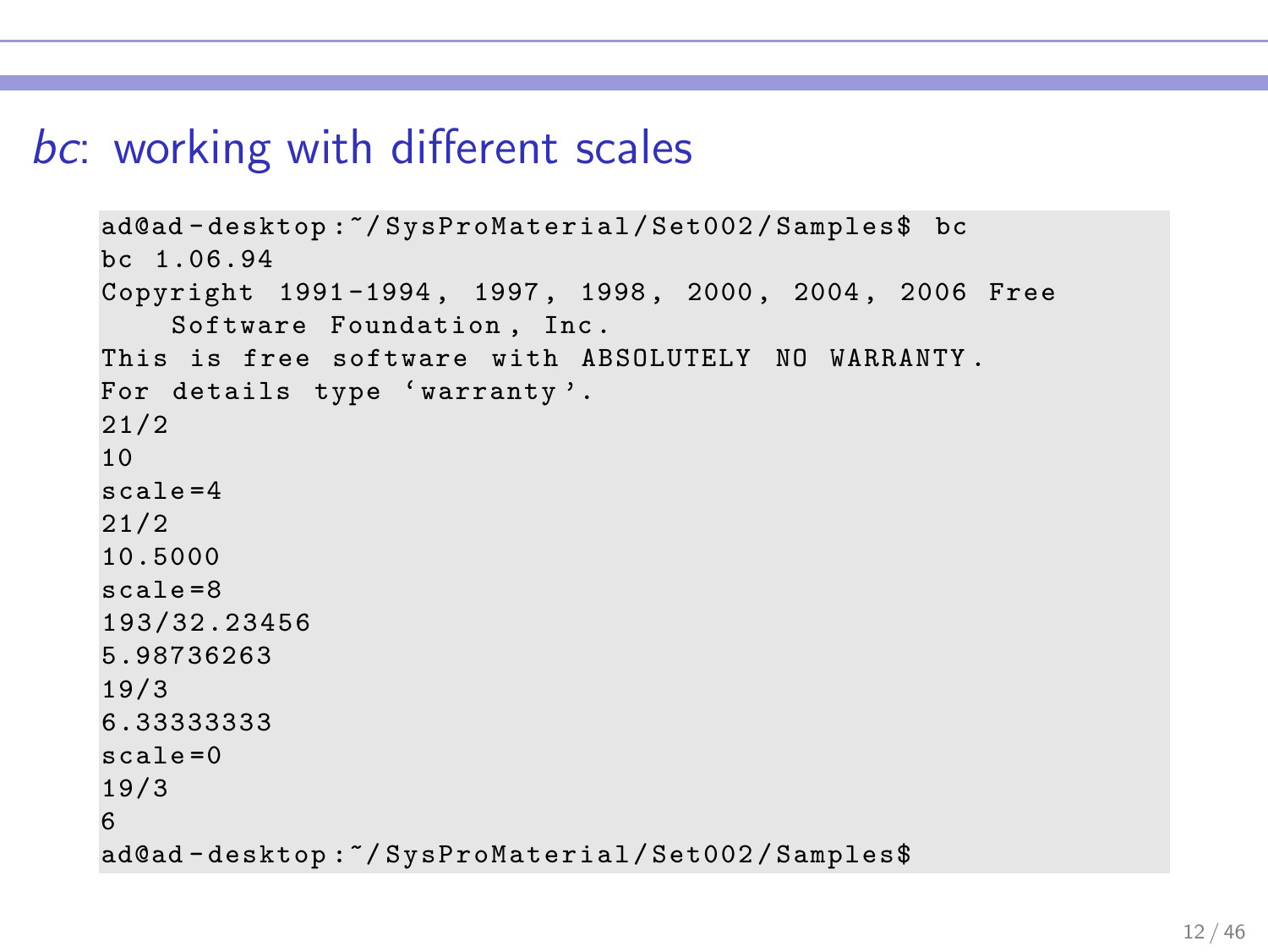# bc: working with the binary input base *(ibase)*

```
ad@ad - desktop :~/ SysProMaterial / Set002 / Samples$ bc
bc 1.06.94
Copyright 1991 -1994 , 1997 , 1998 , 2000 , 2004 , 2006 Free
    Software Foundation , Inc .
This is free software with ABSOLUTELY NO WARRANTY .
For details type 'warranty'.
ibase =16
1A
26
10 * 10256
ibase =8
10
8
10 * 11
72
ibase =2
1111
15
111 * 111
49
ad@ad - desktop :~/ SysProMaterial / Set002 / Samples$
```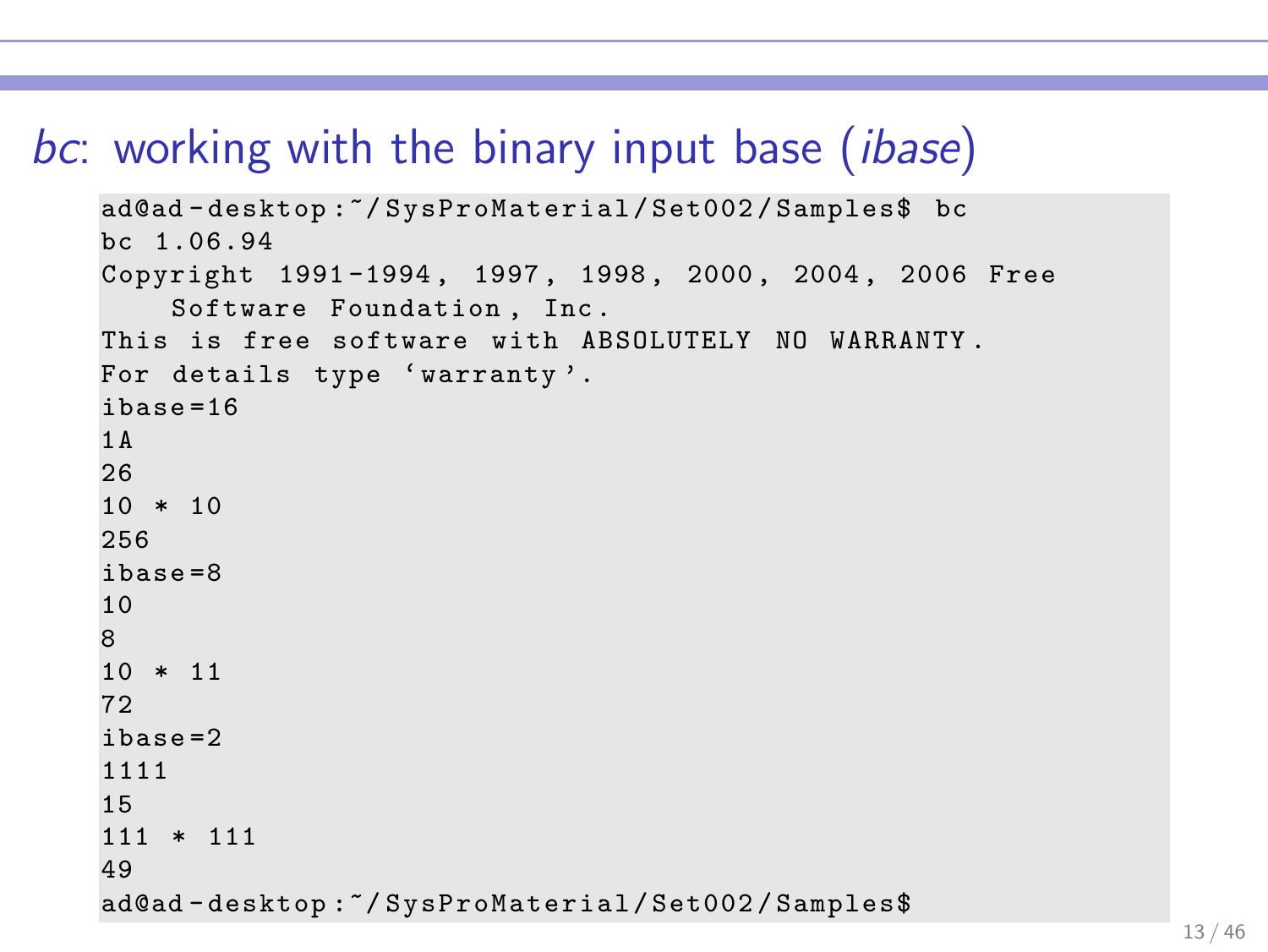# bc: using different output base (obase)

```
ad@ad - desktop :~/ SysProMaterial / Set002 / Samples$ bc
bc 1.06.94
Copyright 1991 -1994 , 1997 , 1998 , 2000 , 2004 , 2006 Free
   Software Foundation , Inc .
This is free software with ABSOLUTELY NO WARRANTY .
For details type 'warranty'.
obase =2
5
101
15/3
101
obase =8
9
11
99/10
11
obase =16
261A
256
100
16 * 16
100 114 / 46
```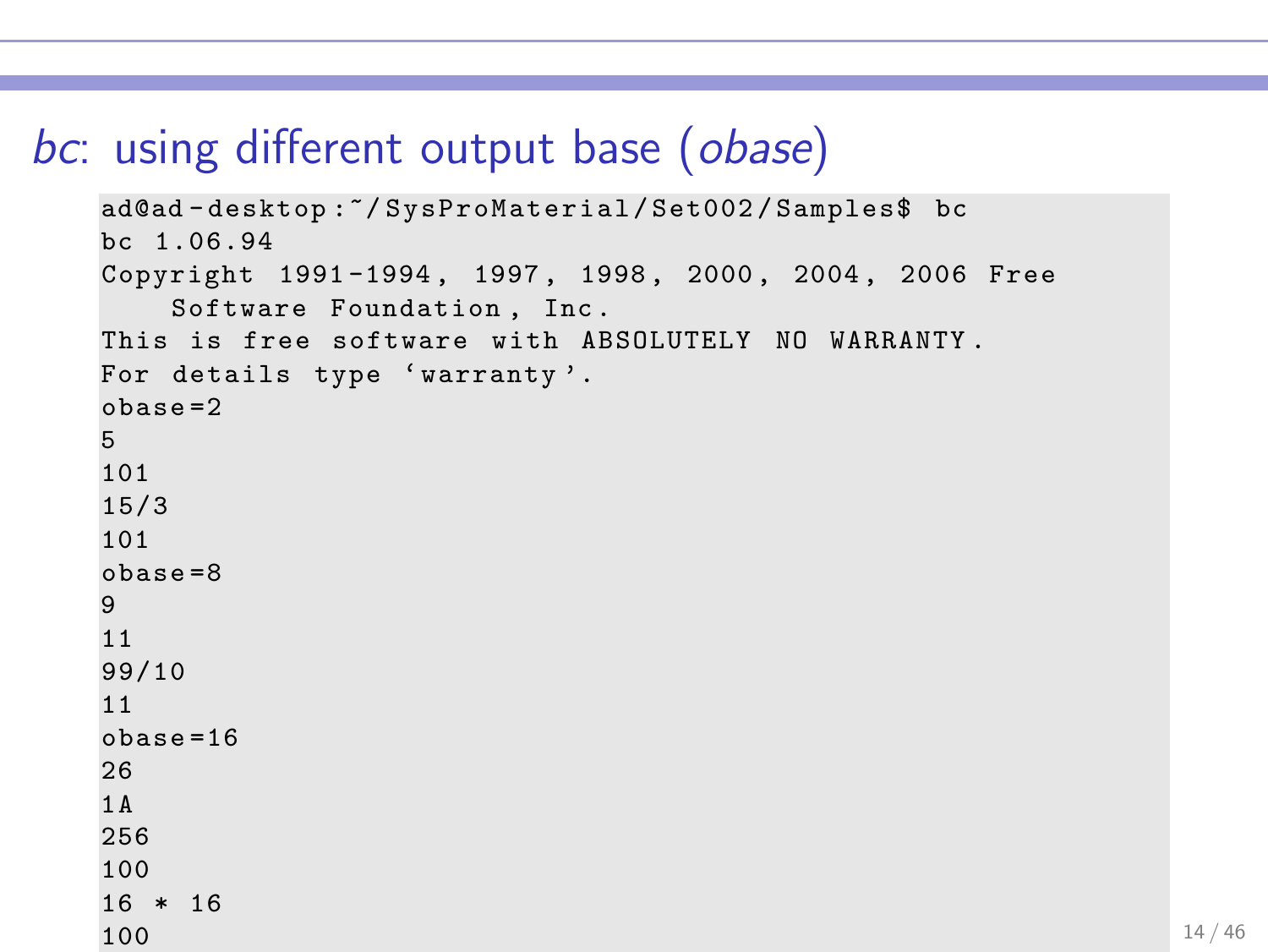# **Conditionals**

- ▶ Conditionals let you decide whether to perform an action.
- $\blacktriangleright$  The decision above is taken by evaluating an expression.
- $\triangleright$  Conditions are of the form  $[$  ... ]; for example:

 $\lceil$  " $f \circ \circ$ " = " $f \circ \circ$ " ]

 $\triangleright$  We may have arithmetic conditions such as:

 $(251)$ 

which evaluates to TRUE.

- $\blacktriangleright$  The construct  $((\ldots))$  evaluates numerical expressions to either 0 (TRUE) or 1 (FALSE)
	- ▶ Opposite from C convention!!! (Think of it as translating C values to Unix exit code for success)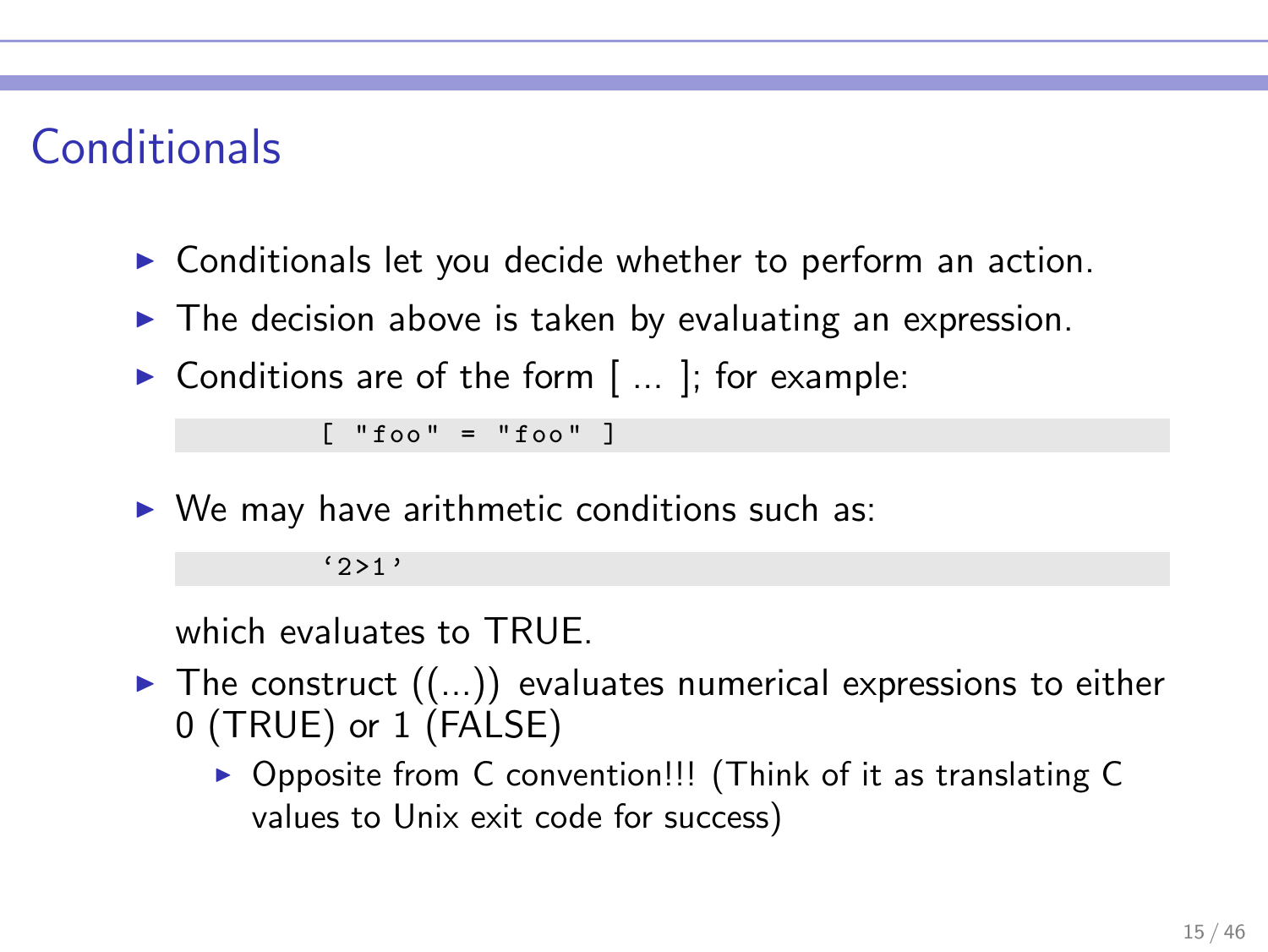### Arithmetic Tests

```
# !/ bin / bash
# Arithmetic tests . The (( ... ) ) construct evaluates and tests
# numerical expressions .
((0)echo "Exit status of \Upsilon" (( 0 )) \" is $?." # 1
((1) )echo "Exit status of \Upsilon" ((1)) \" is $?." # 0
(( 5 > 4 )) # true
echo "Exit status of \Upsilon" (( 5 > 4 )) \" is $?." # 0
(( 5 > 9 )) # false
echo "Exit status of \Upsilon" (( 5 > 9 )) \" is $?." # 1
(( 5 - 5 )) # 0
echo "Exit status of \Upsilon" (( 5 - 5 )) \" is $?." # 1
(( 5 / 4 )) # Division o. k .
echo "Exit status of \Upsilon" ((5 / 4)) \Upsilon is $?." # 0
(( 1 / 2 )) # Division result < 1.
echo "Exit status of \Upsilon ((1/2))\Upsilon is $?."
# Division is rounded off to 0.
# 1
(( 1 / 0 )) 2 >/ dev / null # Illegal division by 0.
# ^^^^^^^^^^^
echo "Exit status of \Upsilon ((1 / 0))\" is $?." # 1
# What effect does the "2 >/ dev / null " have ?
# What would happen if it were removed ?
# Try removing it , then rerunning the script .
exit 0
```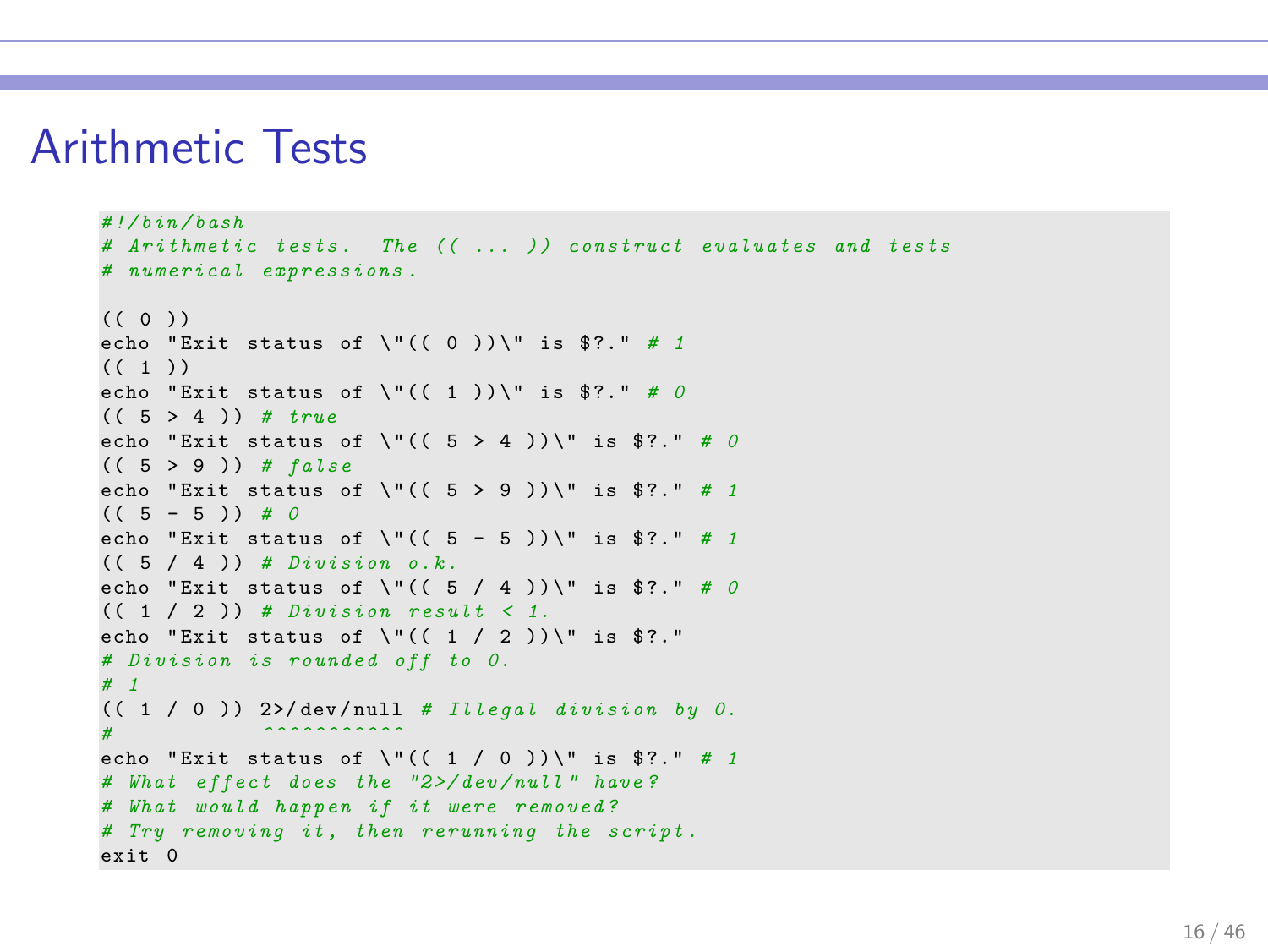# **Output**

```
ad@cairns :~/ Courses / Sys . Pro10 / Sources / bash - scripts$ ./
    arithmeticTests
Exit status of "((0))" is 1.
Exit status of "((1))" is 0.
Exit status of "((5 > 4))" is 0.
Exit status of "((5 > 9))" is 1.
Exit status of " (( 5 - 5 ))" is 1.
Exit status of "((5 / 4))" is 0.
Exit status of "((1 / 2))" is 1.
Exit status of "((1 / 0))" is 1.
ad@cairns :~/ Courses / Sys . Pro10 / Sources / bash - scripts$
```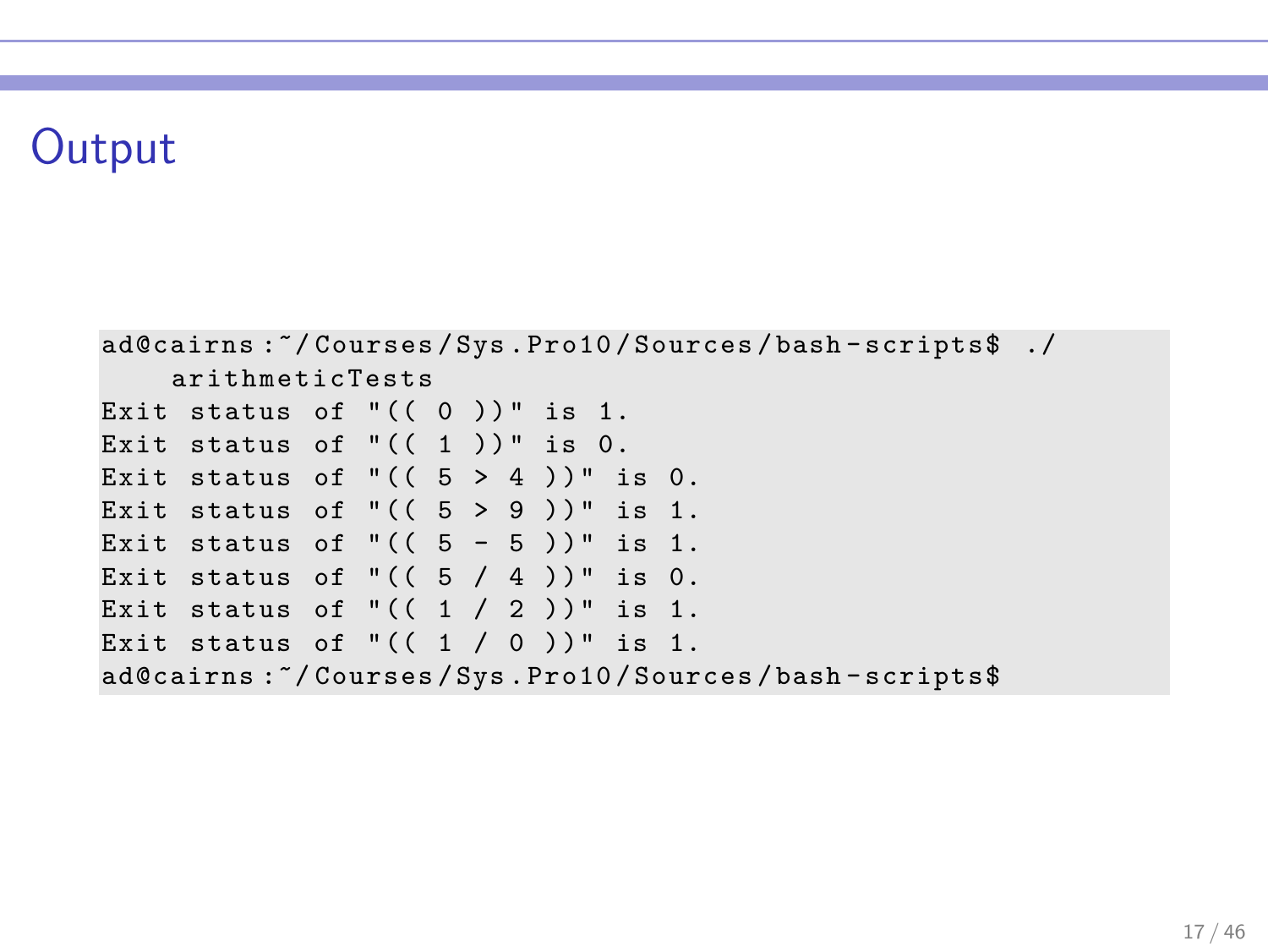# Checking Files/Directories (-e, -d, -r)

```
# !/ bin / bash
if [ -e $1 ] # exists file
  then if [-f 1] # is a regular file
         then echo Regular File
       fi
fi
# -d checks if it ' s a d i r e c t o r y
if [ -r $1 ] # have read rights
   then echo I can read this file !!!
fi
# also -w , -x
```
 $\diamond$  checking files - output

```
ad@cairns :~/ Courses / Sys . Pro10 / Sources / bash - scripts$ ./ fileTests fileTests
Regular File
I can read this file !!!
ad@cairns :~/ Courses / Sys . Pro10 / Sources / bash - scripts$ ./ fileTests / tmp / hhh
ad@cairns :~/ Courses / Sys . Pro10 / Sources / bash - scripts$
```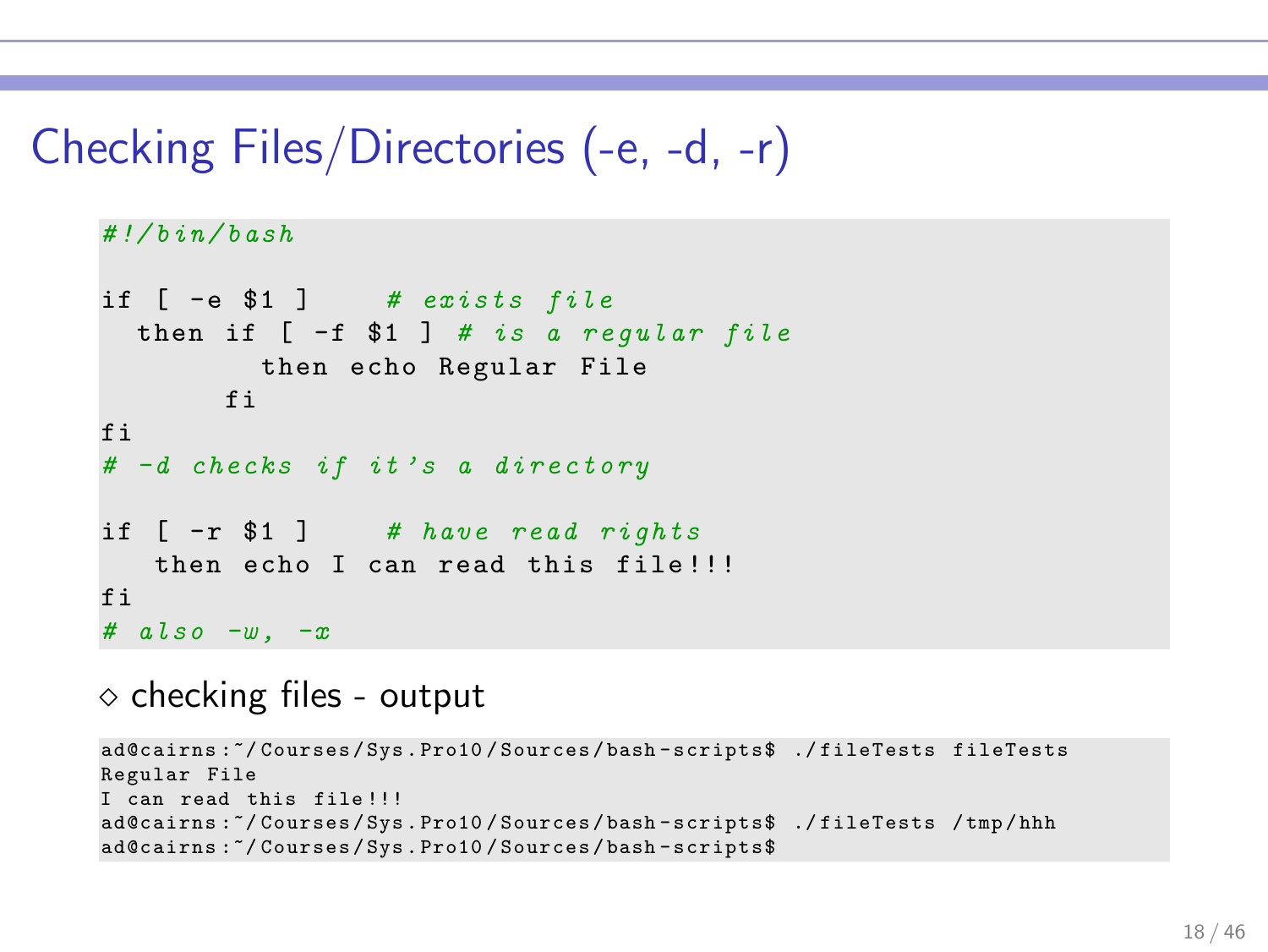# Forming Conditions with Integers

| -eq                      | equal             |
|--------------------------|-------------------|
| if $['\$a'' -eq''\$b'']$ | $(("§a" == "§b")$ |
| -ne                      | not-equal         |
| if [ "\$a" -ne "\$b" ]   | (("§a" < > "§b")  |
| -gt                      | greater than      |
| if [ "\$a" -gr "\$b" ]   | (("§a" > "§b")    |
| -lt                      | less than         |
| if [ "\$a" -lt "\$b" ]   | (("§a" < "§b")    |
| -le                      | less or equal     |
| if [ "\$a" –le "\$b"     | $(("§a" <= "§b")$ |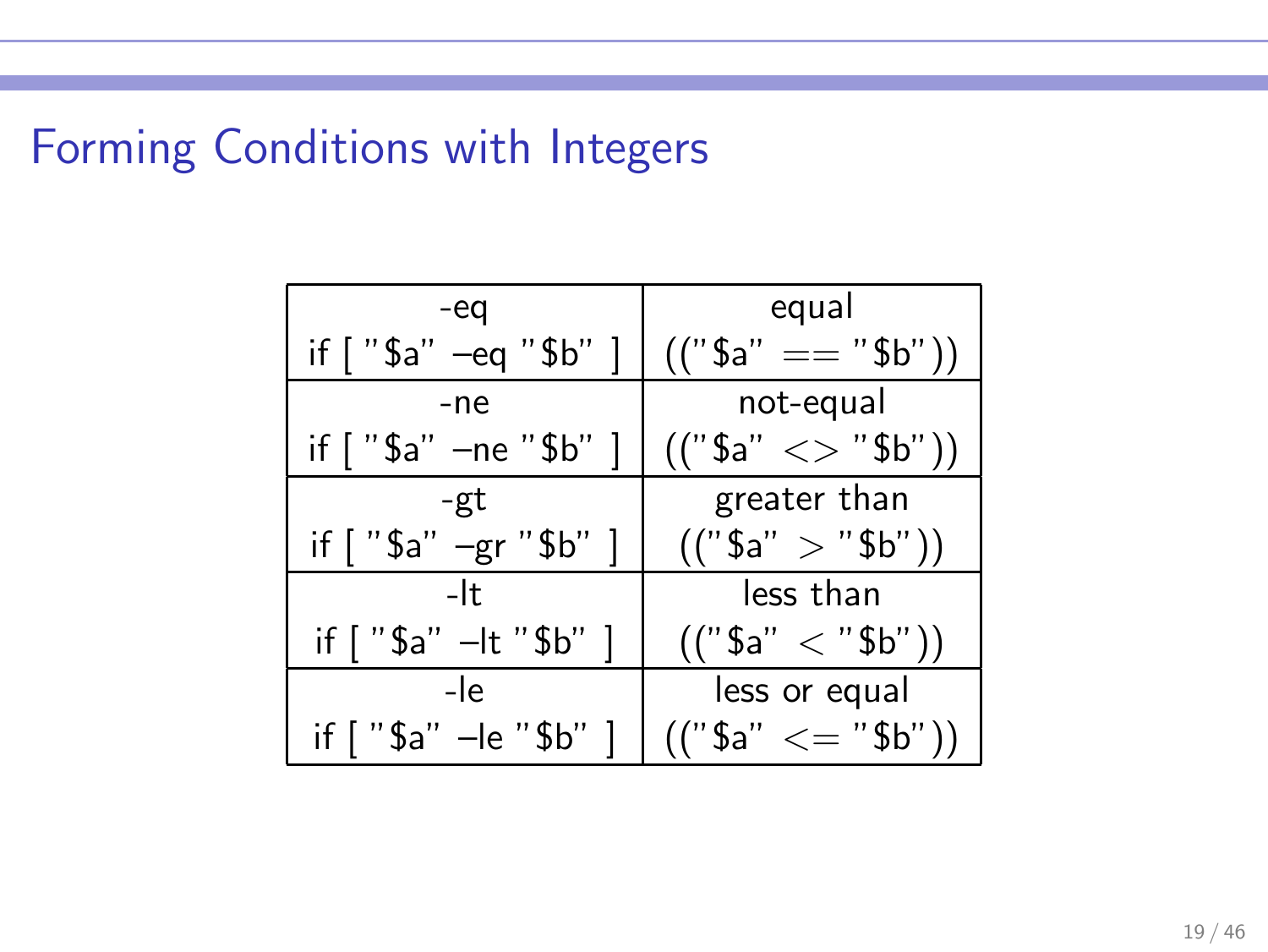# Creating Conditions involving Strings

- always use quotes (confusing:  $[...]$  interprets \$ or > but not =)
- even more confusing: the spaces in [ ... ] are important!

|                                       | equal                    |
|---------------------------------------|--------------------------|
| if $['\$a' = "\$b" ]$                 |                          |
|                                       | equal                    |
| if $\lceil$ "\$a" == "\$b" ]          |                          |
| $l =$                                 | not-equal                |
| if $['\$a''] = "\$b"$                 |                          |
|                                       | alphanumerically less    |
| if $\lceil$ "\$a" \< "\$b" ]          |                          |
|                                       | alphanumerically greater |
| if $\lceil$ "\$a" $\rangle >$ "\$b" ] |                          |
| -n                                    | not-null                 |
| if $\lceil -n "a" \rceil$             |                          |
| $-7$                                  | Null (size 0)            |
| if $[-z$ "a"]                         |                          |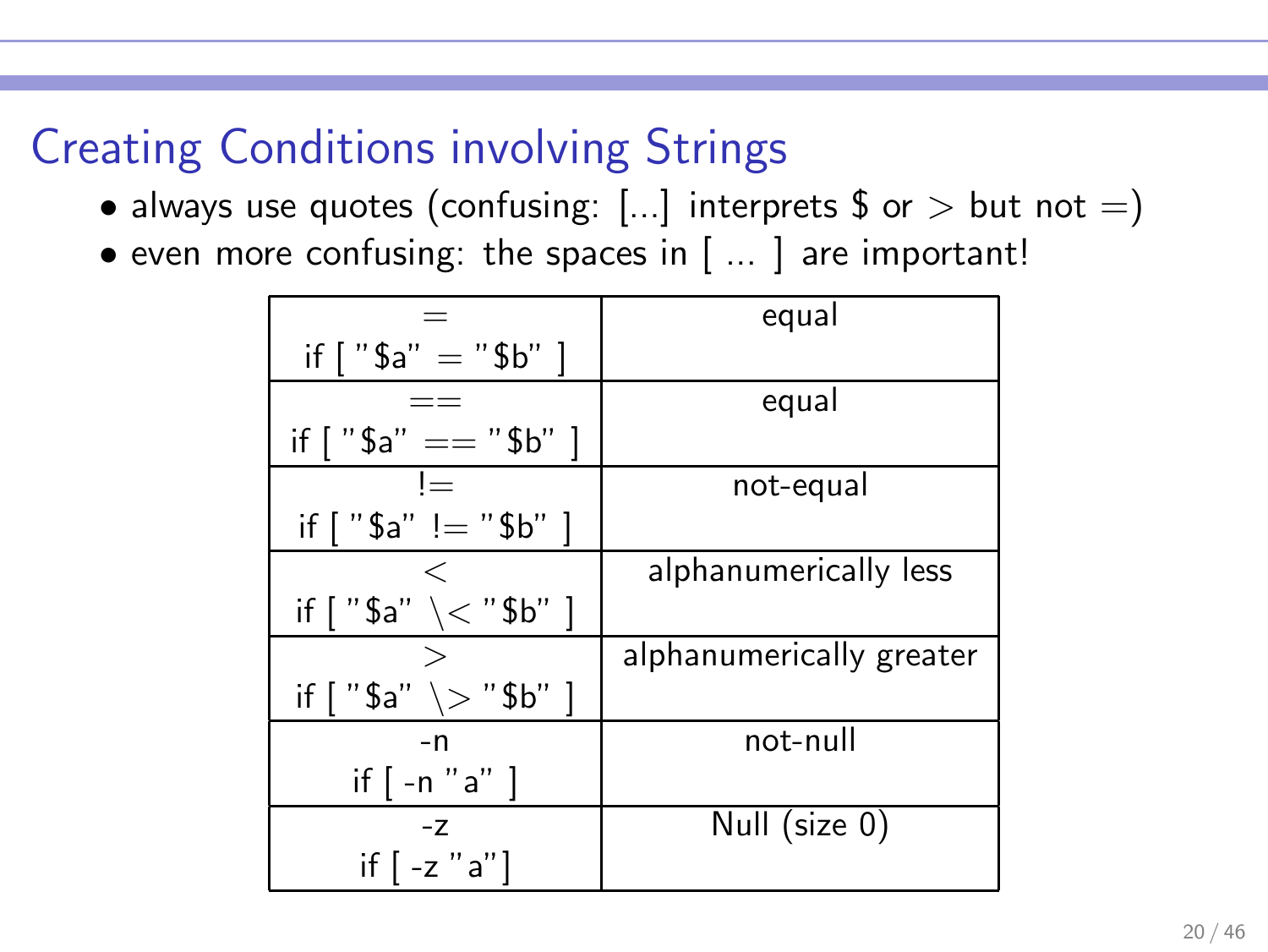Creating Conditions involving Strings

|                    | Logical NOT |
|--------------------|-------------|
| if $[$ ! -f "file" |             |
| -a                 | Logical AND |
| if ["\$a" -a "\$b" |             |
| -റ                 | Logical OR  |
| if ["\$a" -o "\$b" |             |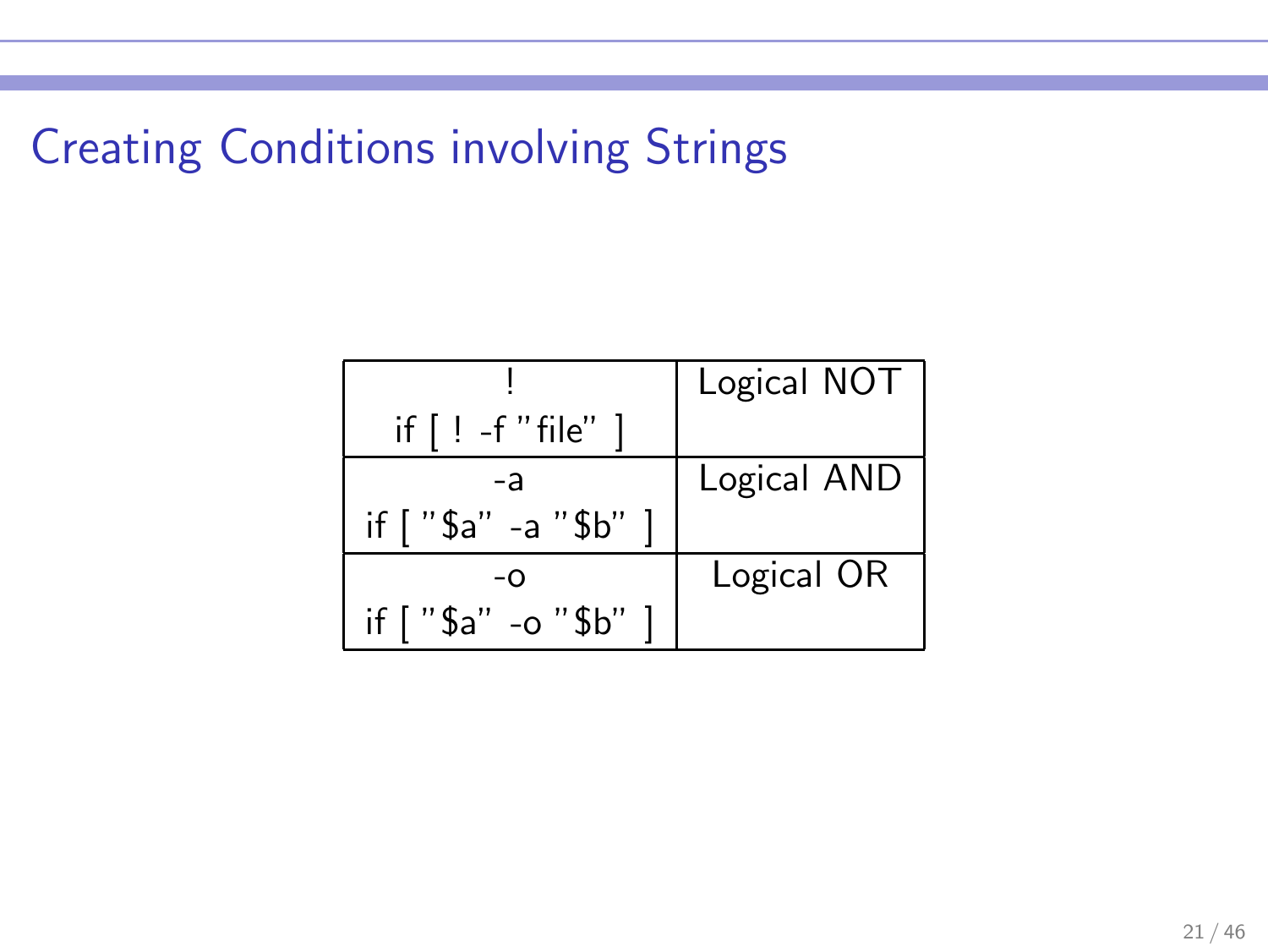# If-then-else Control Statement

```
if [ expression1 ];
    then statement1
elif [expression2];
    then statement2
elif [ expression3 ];
    then statement3
else
    statement4
fi
```
• The sections "else if" and "else" are optional.

```
# !/ bin / bash
T1 = "foo"T2 = "bar"if \lceil "$T1" = "$T2" ]; then
    echo expression evaluated as true
else
    echo expression evaluated as false
fi
```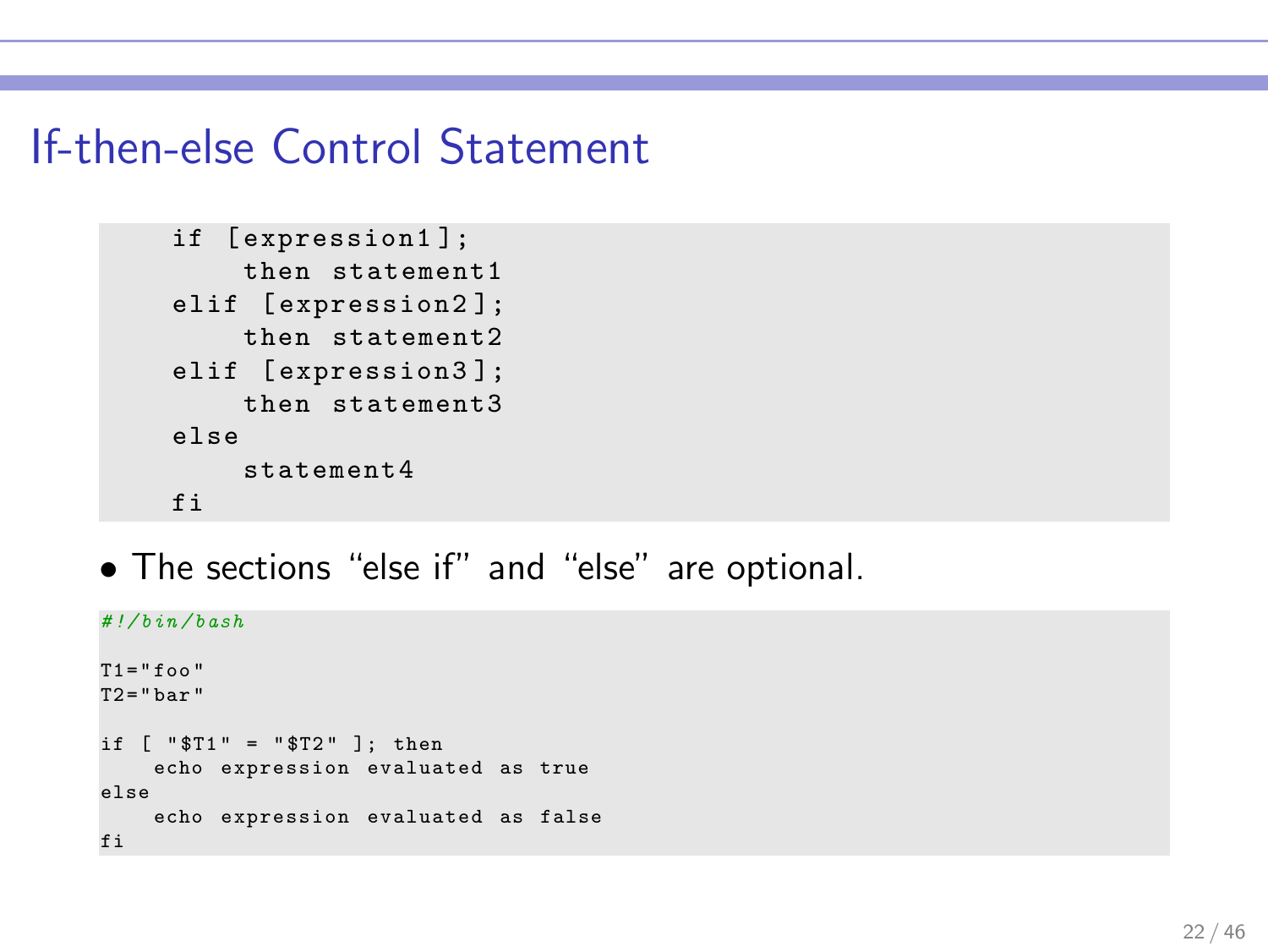### The case control statement

```
case $variable in
$condition1 )
    statements1 ;;
$condition2 )
    statements2;;
$condition3 )
    statements3 ;;
    ....
esac
```
An example:

```
echo -n "Enter the name of an animal: "
read ANIMAL
echo -n " The $ANIMAL has "
case $ANIMAL in
    horse | dog | cat) echo -n "four";;
    man | kangaroo ) echo -n "two";;
    *) echo -n " an unknown number of";;
esac
echo " legs ."
```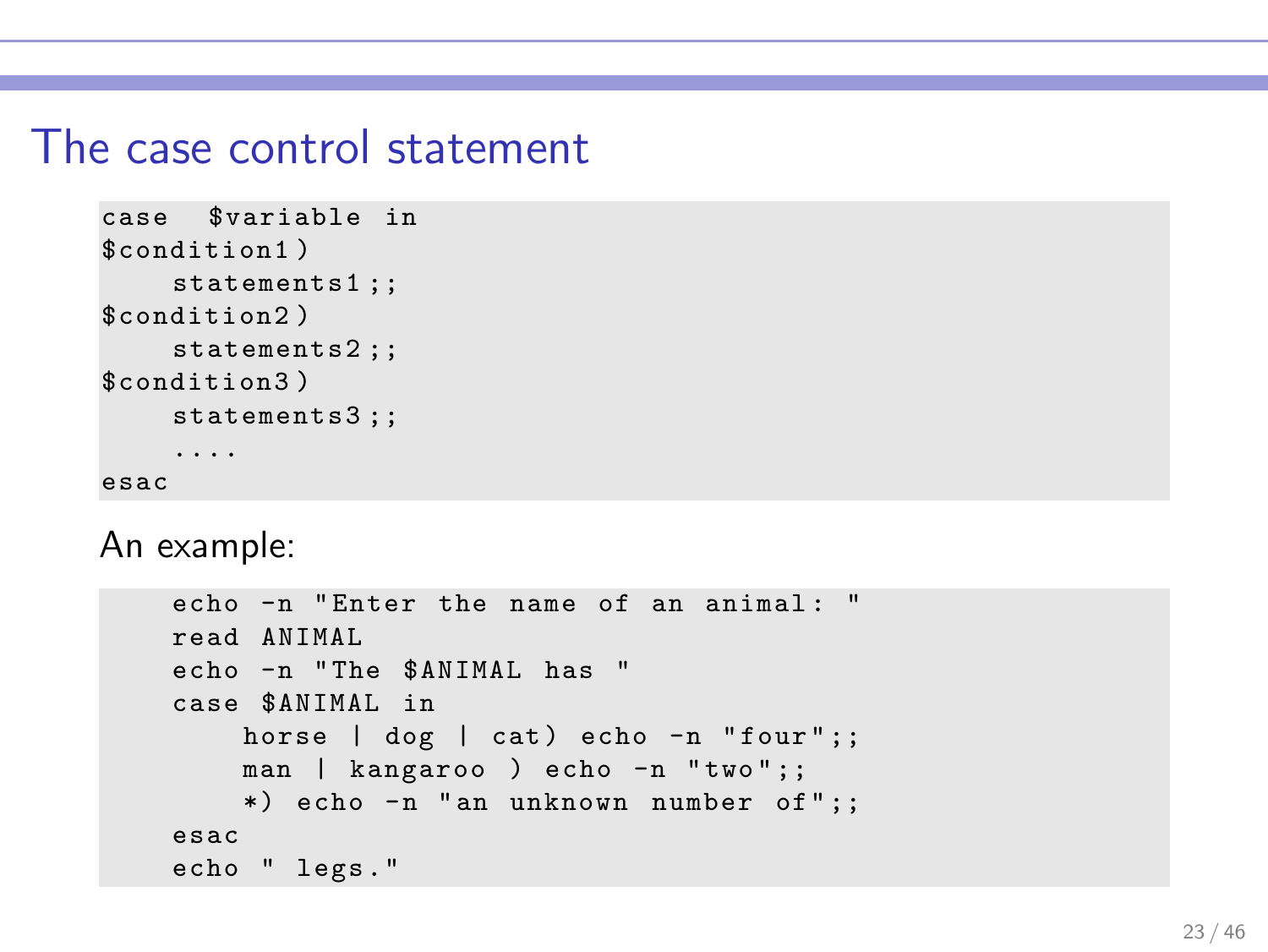```
# !/ bin / bash
# Usage : math n1 op n2
case $2 in
        echo "Addition requested."
        echo "$1 + $3 = 'expr $1 + $3'" ;;
-) echo "Substraction requested."
        echo "$1 - $3 = 'error $1 - $3'" ;;
\*) echo " Multiplication requested ."
        echo "$1 * $3 = 'expr $1 \* $3'" ;;
/) echo " Division requested . "
        echo "$1 / $3 = 'expr $1 / $3'" ;;
%) echo " Modulo arithmetic requested . "
        echo "$1 % $3 = 'expr $1 % $3'" ::
*) echo "Unknown operation specified." ::
esac
```
### Outcome:

```
ad@cairns :~/ Courses / Sys . Pro10 / Sources / bash - scripts$ ./ math
Unknown operation specified .
ad@cairns :~/ Courses / Sys . Pro10 / Sources / bash - scripts$ ./ math 34 - 56
Substraction requested.
34 - 56 = -22ad@cairns :~/ Courses / Sys . Pro10 / Sources / bash - scripts$ ./ math 34 % 22
Modulo arithmetic requested .
34 \t% 22 = 12ad@cairns :~/ Courses / Sys . Pro10 / Sources / bash - scripts$ ./ math 34 * 2
Unknown operation specified .
ad@cairns :~/ Courses / Sys . Pro10 / Sources / bash - scripts$ ./ math 34 \* 2
Multiplication requested .
34 * 2 = 68ad@cairns :~/ Courses / Sys . Pro10 / Sources / bash - scripts$ ./ math 34 # 4
Unknown operation specified .
ad@cairns: "/ Courses/Sys. Pro10/Sources/bash-scripts$ 24/46
```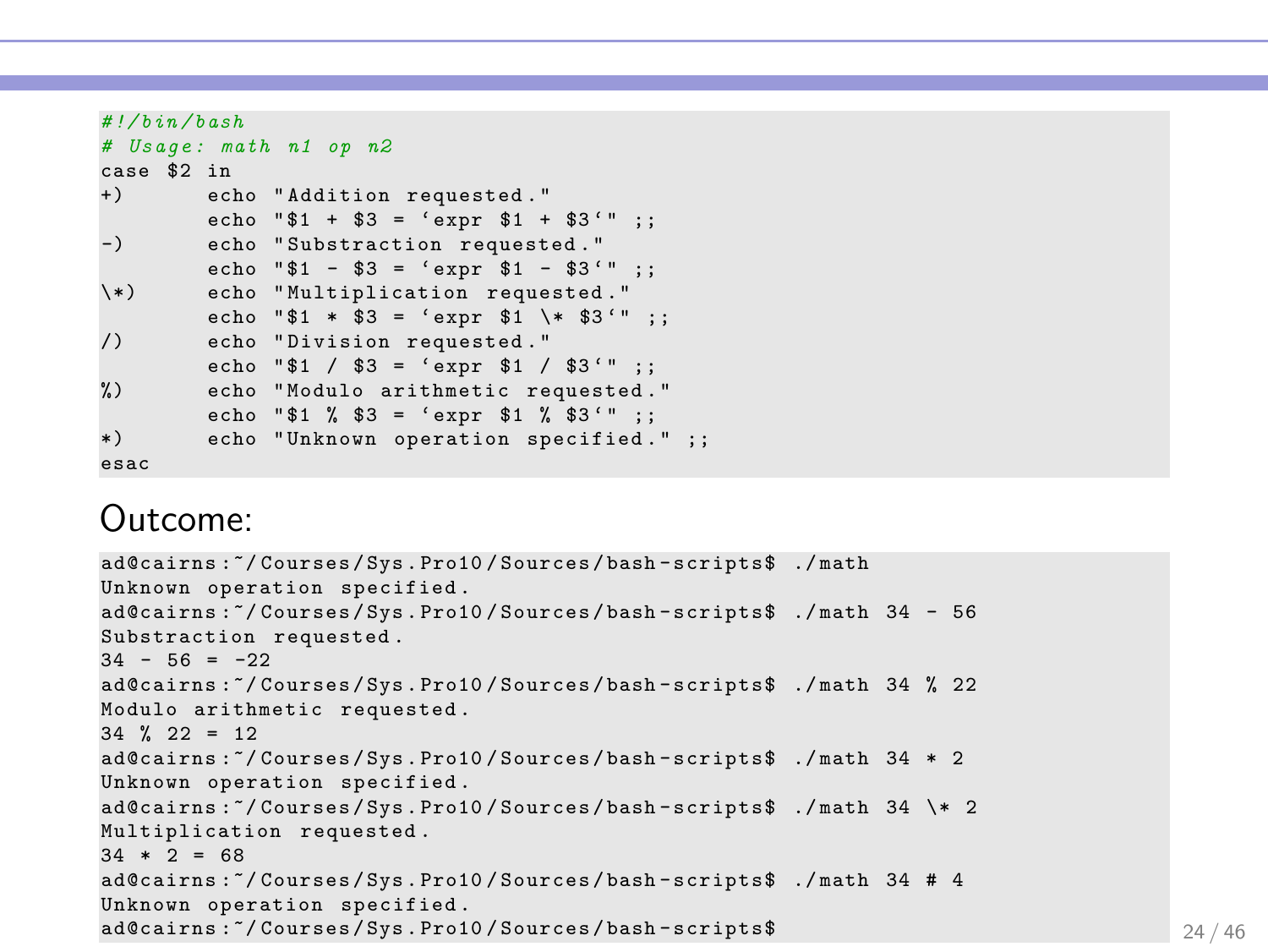# For Loops

*# !/ bin / bash*

```
for koko in 1 2 3 4 5 do
  echo $koko
# print in different lines
done
for koko in "1 2 3 4 5" do
 echo $koko
# print in one line
done
NUMS = "1 2 3 4 5 "
for koko in $NUMS do
 echo $koko
# print in different lines
done
for koko in ' echo $NUMS ' do
 echo $koko
# print in different lines
done
LIMIT = 8# Double parentheses
for ((koko=1; koko \le LIMIT; koko++) ) doecho $koko "loop with limit"
# print in different lines
done
```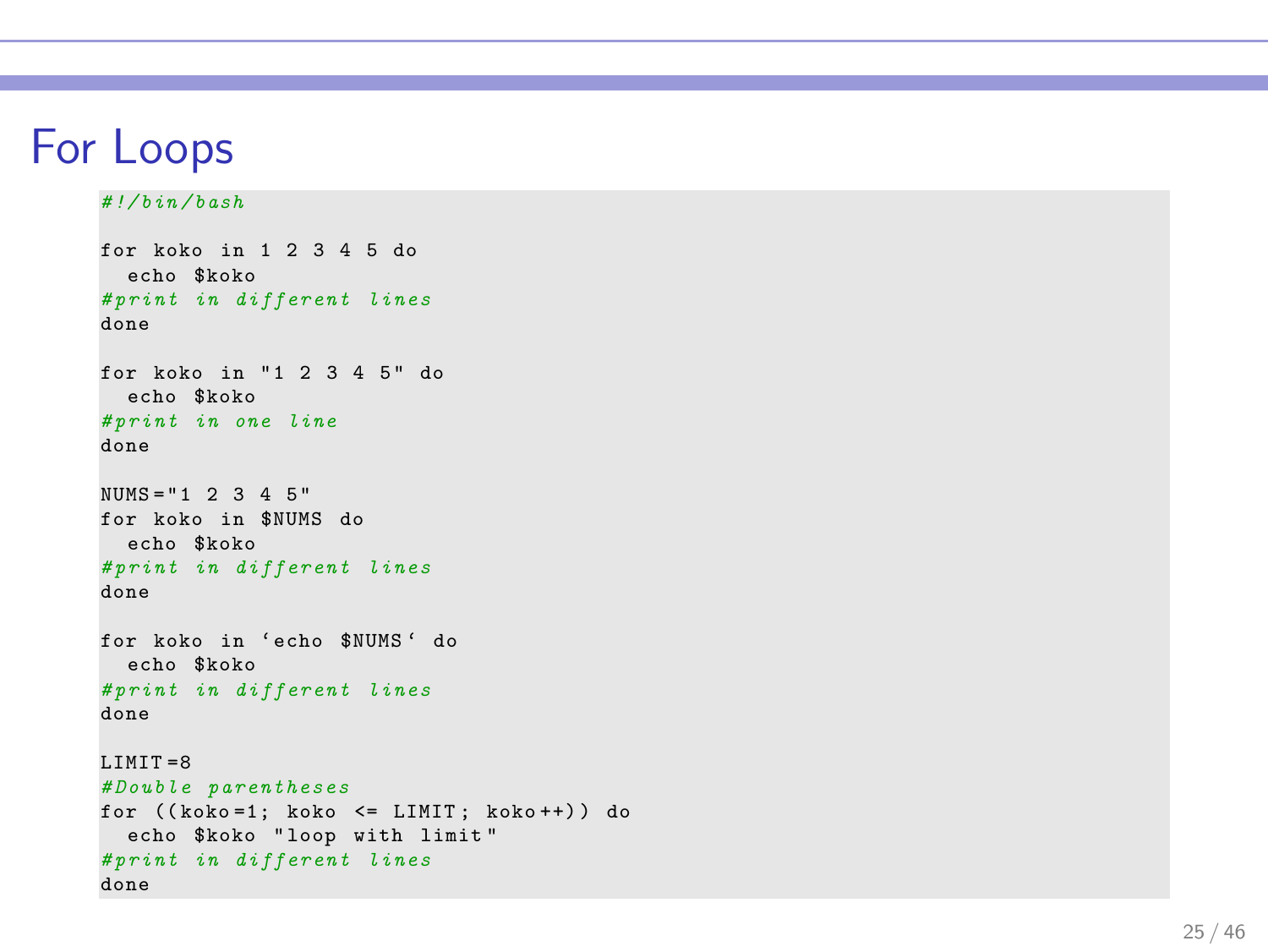```
ad@cairns :~/ Courses / Sys . Pro10 / Sources / bash - scripts$ ./ forLoops
```

```
1
2
3
4
5
  1 2 3 4 5
1
2
3
4
5
1
2
3
4
5
1 loop with limit
2 loop with limit
3 loop with limit
4 loop with limit
5 loop with limit
6 loop with limit
7 loop with limit
8 loop with limit
ad@cairns :~/ Courses / Sys . Pro10 / Sources / bash - scripts$
```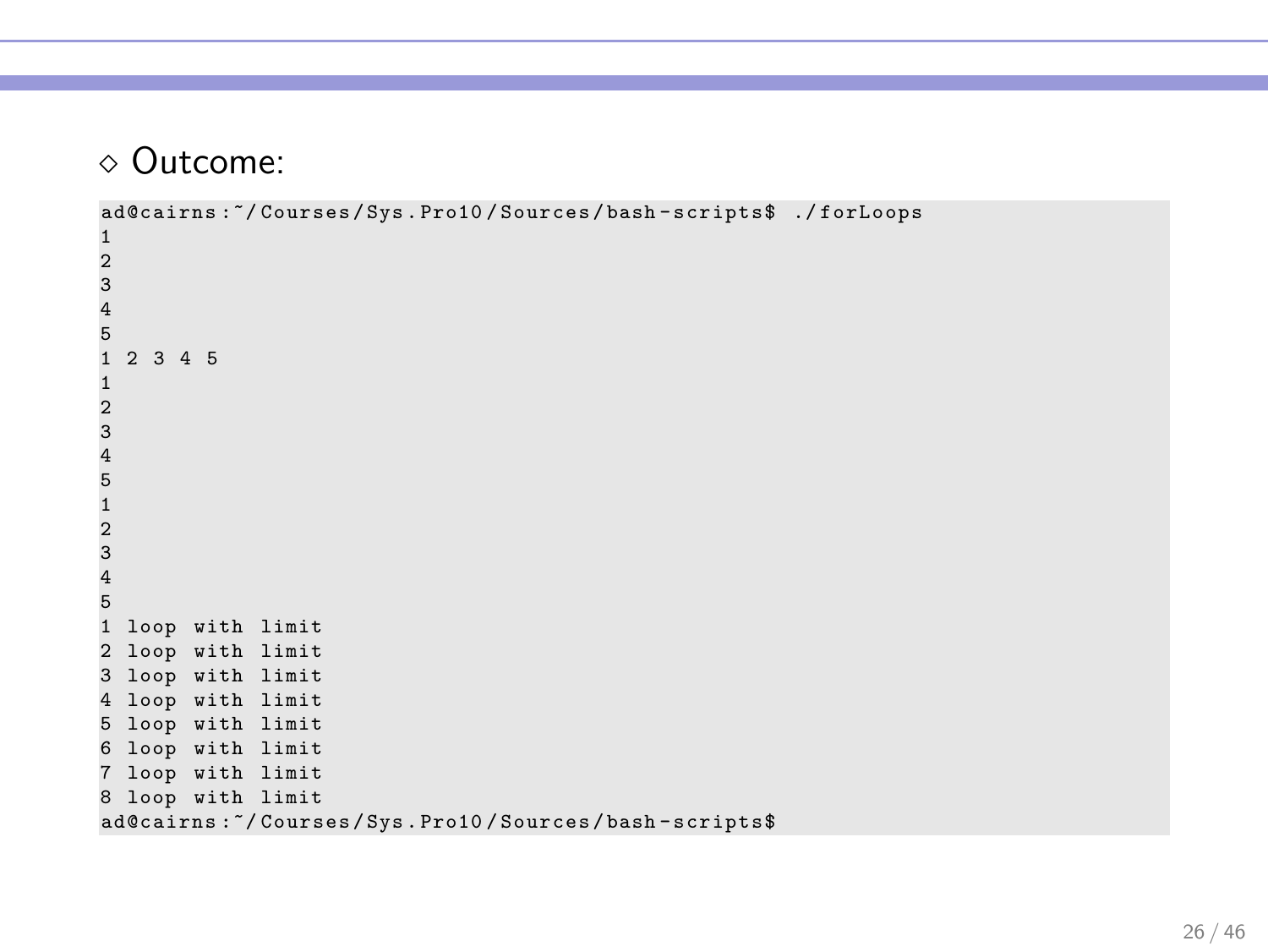# More For-Loop  $+$  implicit var  $(\frac{2}{3})$

```
# !/ bin / bash
# Without a value list , it processes the program ' s parameter list ( implicit var )
for koko
    do
    echo -n $koko ;
    done
echo
# how to parse some arguments from $2 until the end
for j in f:2}
    do
    echo -n $i :
    done
echo
# $2 to $4 - start at position 2 and use 3 args
for i in f*:2:3}
    do
    echo -n $j
    done
echo
```

```
ad@cairns :~/ Courses / Sys . Pro10 / Sources / bash - scripts$ ./ forLoops2 aa bb cc dd ee
     ff ggg uuu
aabbccddeeffggguuu
bbccddeeffggguuu
bbccdd
ad@cairns :~/ Courses / Sys . Pro10 / Sources / bash - scripts$
```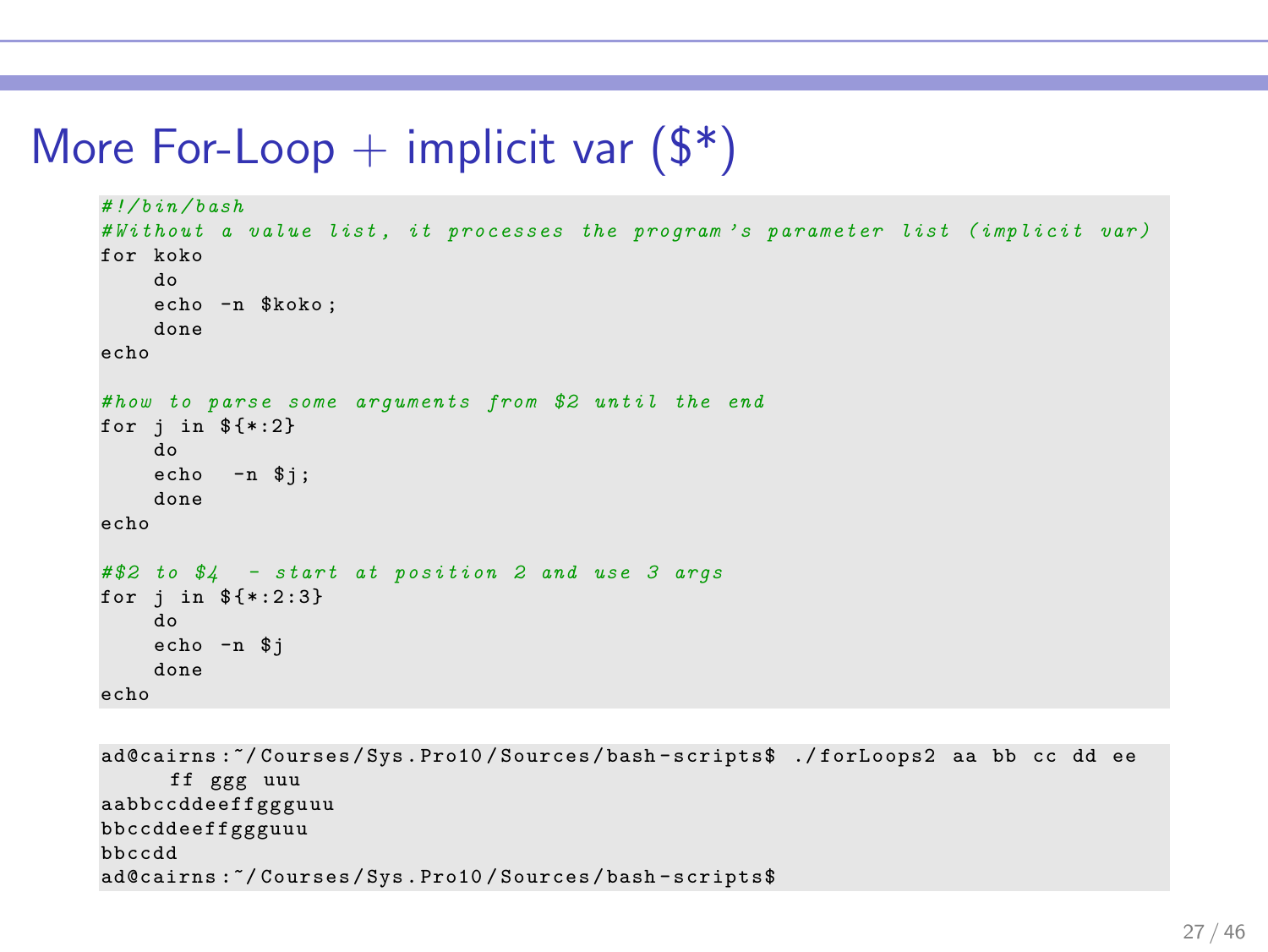# while [..] do ... done loop

```
# !/ bin / bash
LIMIT =19 # Upper limit
echo " Numbers 1 through 20 ( but not 3 or 11) . "
a = 0while [ $a -le "$LIMIT" ]
    do
    a = $ (( $a + 1) )# Ignore 3 , 11
    if [ "$a" -eq 3 ] || [ "$a" -eq 11 ]
        then continue ;
    f_iecho -n " $a " # not executed for 3 or 11
    done
echo
a = 0while [ "$a" -le "$LIMIT" ]
    do
    a = $ ((\$a + 1))if \lceil "$a" -gt 2 ]
         then break ; # Skip entire rest of loop .
    fi
    echo -n " $a "
    done
echo
```

```
ad@cairns :~/ Courses / Sys . Pro10 / Sources / bash - scripts$ ./ breakCont
Numbers 1 through 20 (but not 3 and 11).
1 2 4 5 6 7 8 9 10 12 13 14 15 16 17 18 19 20
1<sub>2</sub>ad@cairns :~/ Courses / Sys . Pro10 / Sources / bash - scripts$
```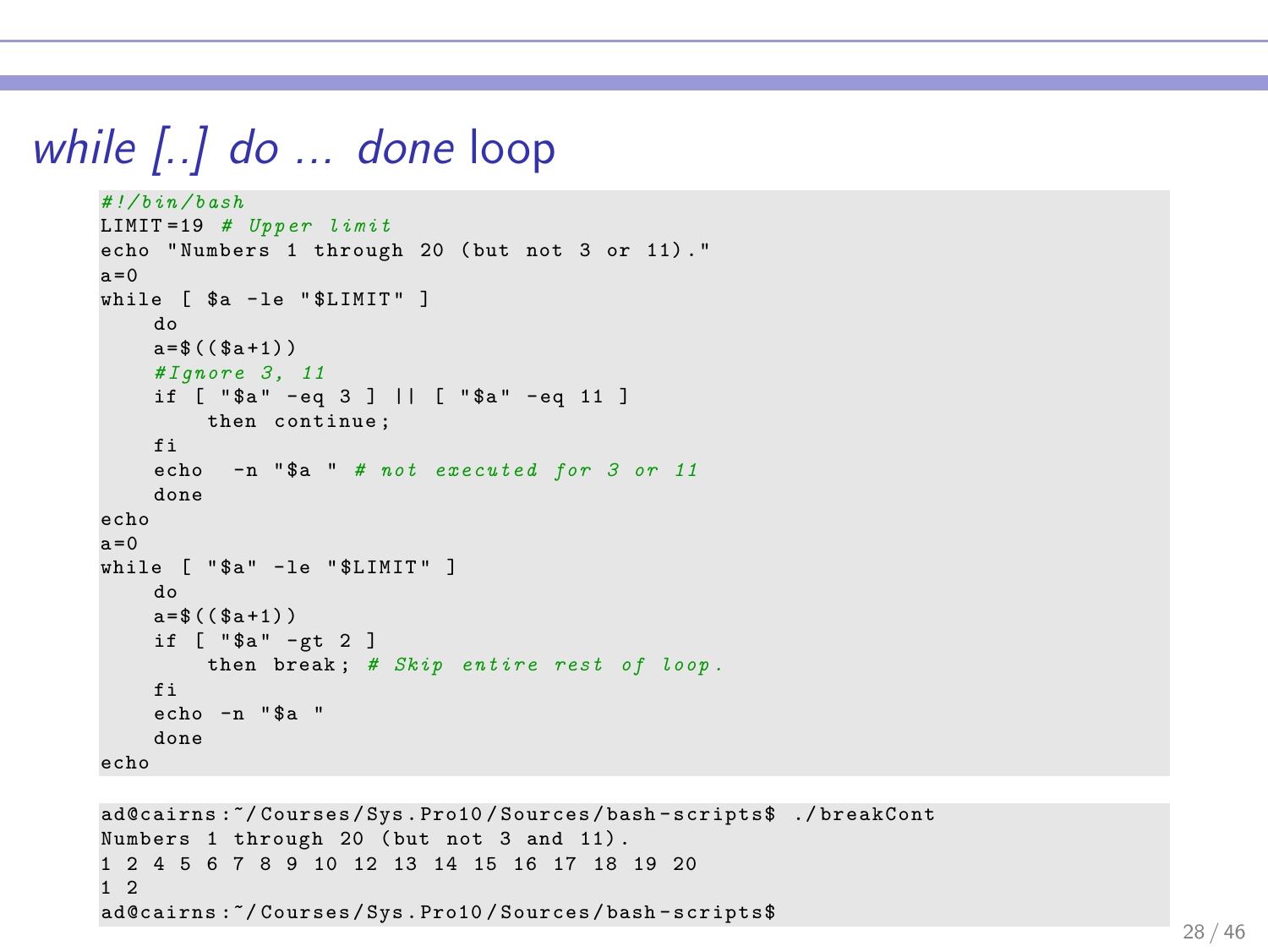# More on While Loop

```
# !/ bin / bash
var0 = 0I.IMTT = 10while [ "$var0" -1t "$LIMIT" ]
    do
    echo -n " $var0 "
    var0 = 'expr $var0 + 1'
         # var0 =$(( $var0 +1) ) also works .
         # var0 =$(( var0 + 1) ) also works .
         # let " var0 += 1" also works .
    done
echo
exit 0
```

```
ad@cairns :~/ Courses / Sys . Pro10 / Sources / bash - scripts$ ./ whileLoops
0 1 2 3 4 5 6 7 8 9
ad@cairns :~/ Courses / Sys . Pro10 / Sources / bash - scripts$
```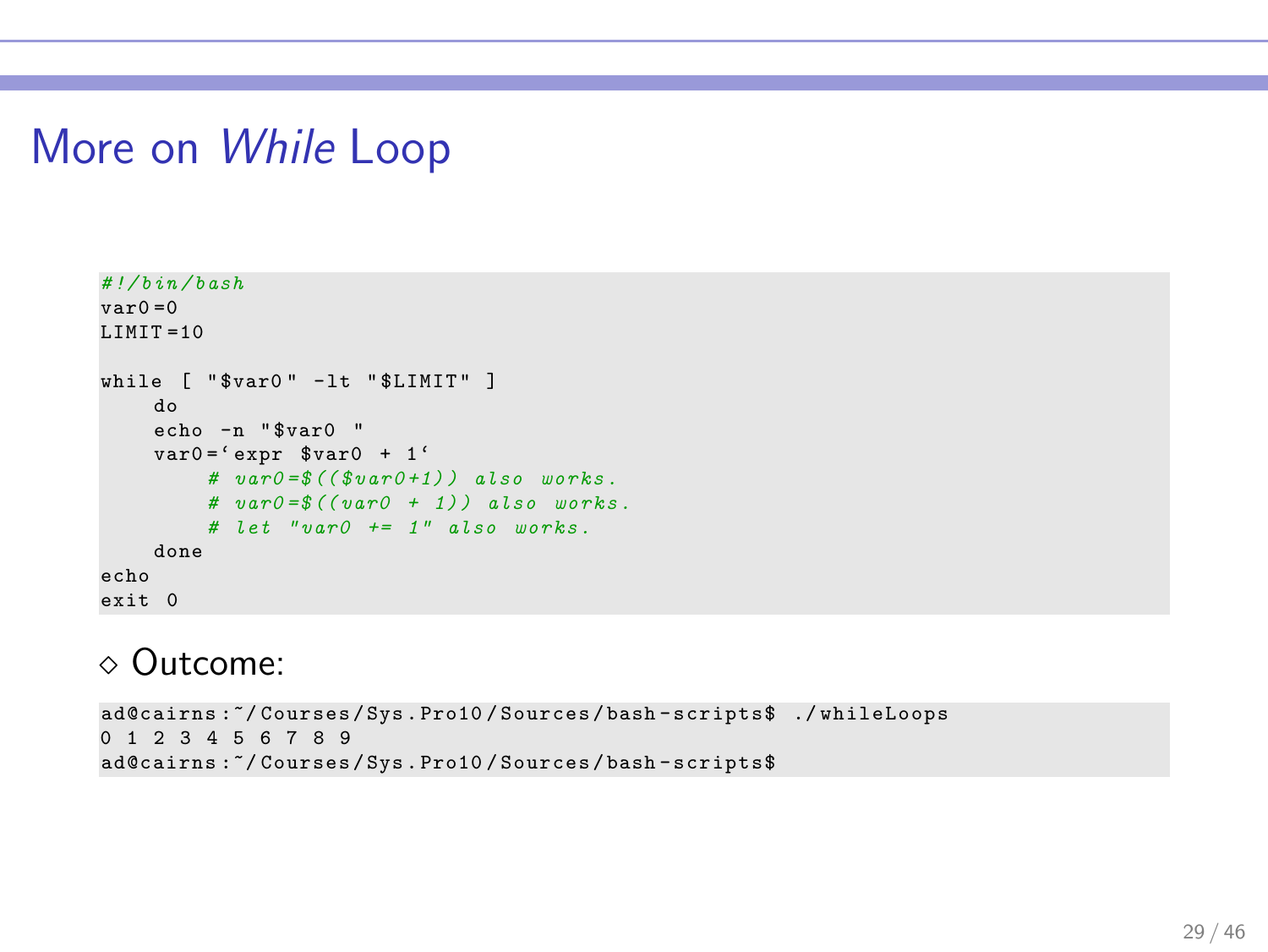# Setting implicit var (\$\*)

#### *# !/ bin / bash*

```
echo Input parameters = $#
myvar =" one two three four five six "
# split based on blank chars
# assign to input parameters !!
set $myvar
echo Input parameters = $#
# Now prints 6
for koko
do
 echo $koko
done
```
### • Outcome

```
ad@cairns :~/ Courses / Sys . Pro10 / Sources / bash - scripts$ ./ setProg
Input parameters = 0
Input parameters = 6
one
two
three
four
five
six
ad@cairns :~/ Courses / Sys . Pro10 / Sources / bash - scripts$
```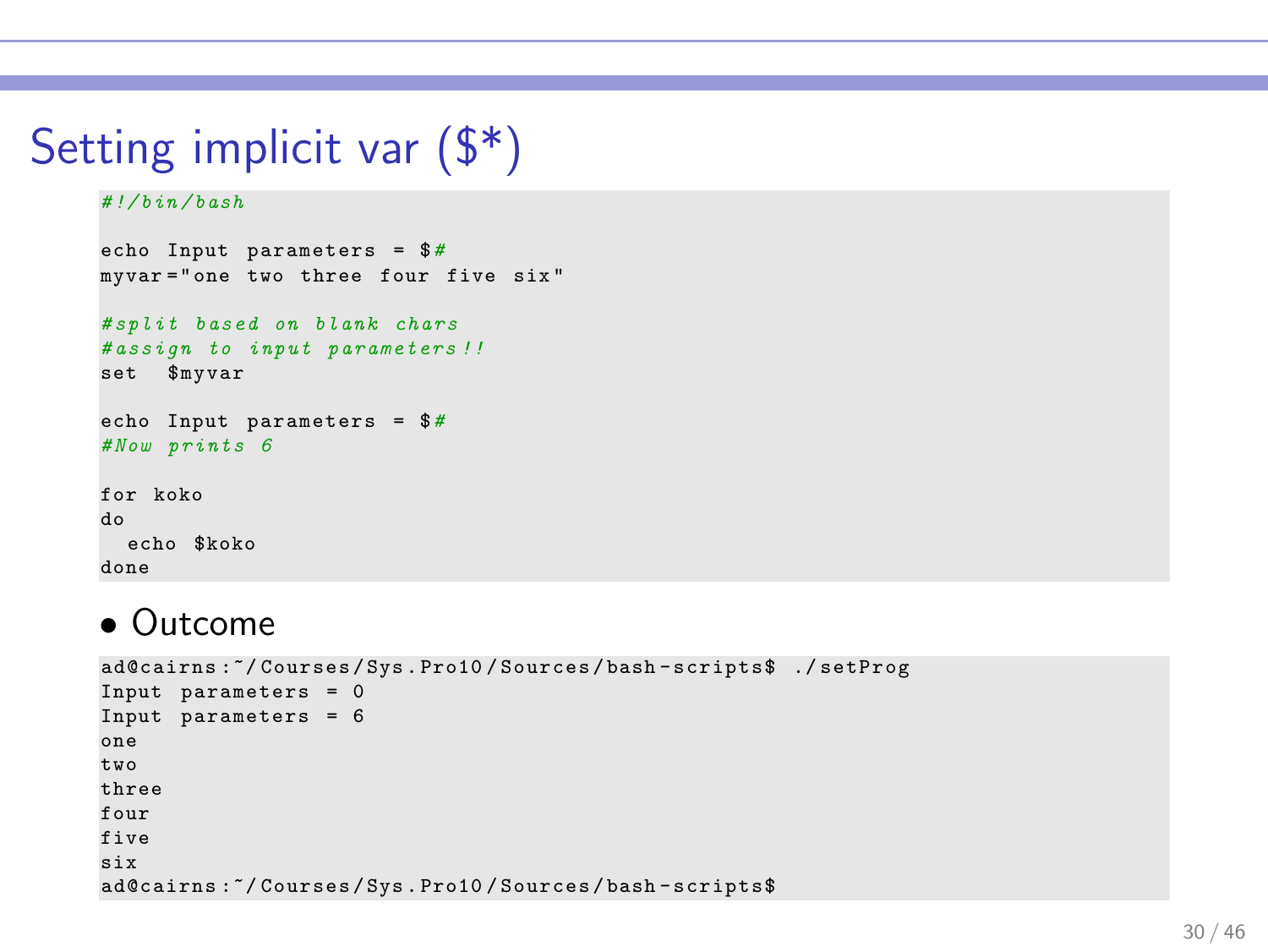# A (horrible, old-style sh) script that prints strings in reverse

```
# !/ bin / bash
# Usage : revstrs [ string1 [ string2 ...]]
#
for str
    do
    strlen='expr length "$str"'
    # Start from the end . Need to know length
    chind = $strlen
    while test $chind -gt 0
        do
        echo -n "'expr substr \"$str\" $chind 1'"
        chind =' expr $chind - 1'
        done
    echo -n " \rightarrow "
    echo -n " $strlen "
    echo " character (s)."
    done
```

```
ad@ad - desktop :~/ SysProMaterial / Set002 / Samples / Sources / bash - scripts$ ./ revstrs
      system programming k24 operating systems k22
metsys --> 6 character (s).
gnimmargorp \rightarrow 11 character (s).
42k --> 3 character (s).
entarepo --> 9 character (s).
smetsys --> 7 character (s).
22k --> 3 character (s).
ad@ad - desktop :~/ SysProMaterial / Set002 / Samples / Sources / bash - scripts$
```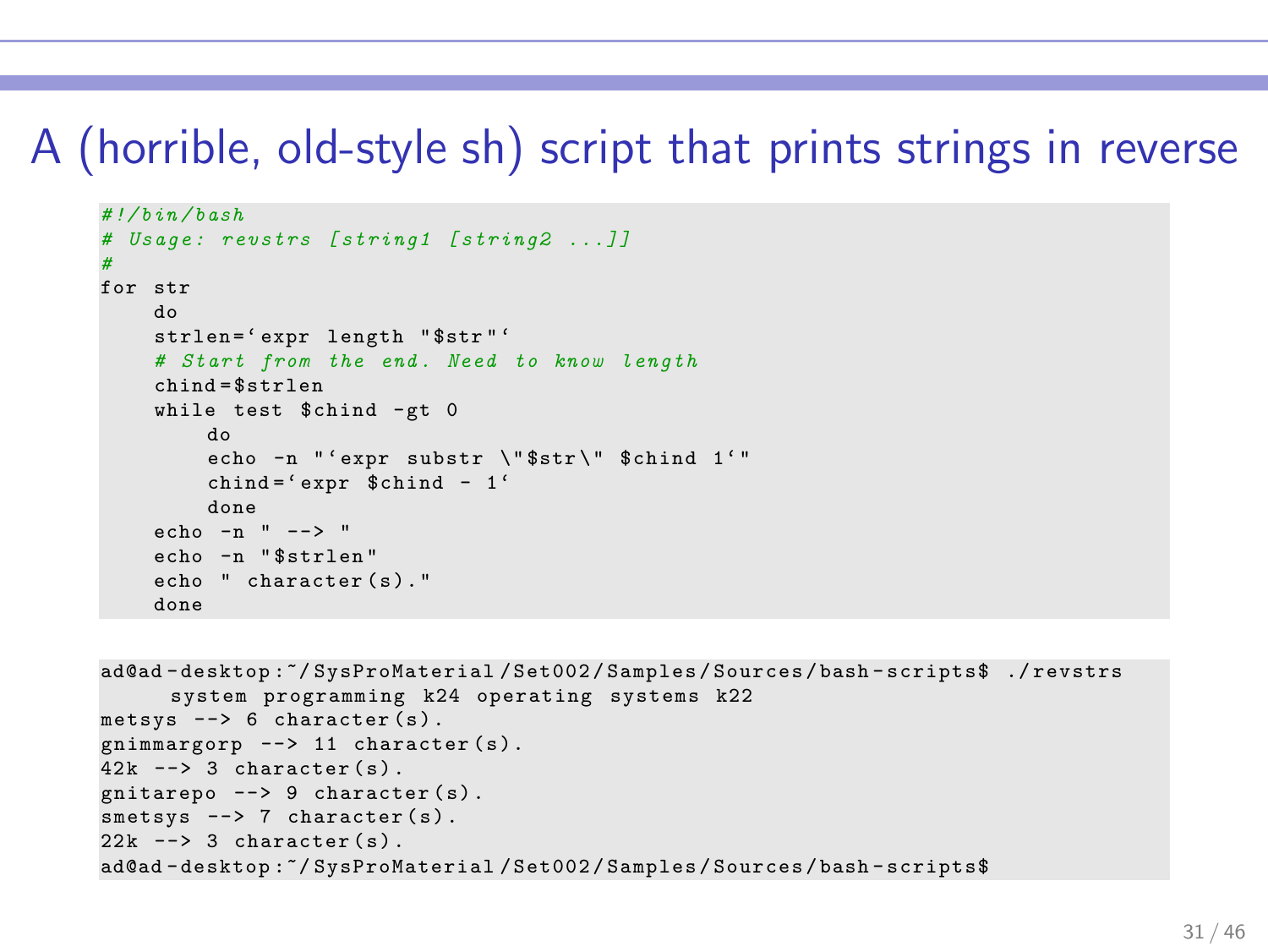# Same script using bash facilities (length, substring)

```
# !/ bin / bash
# Usage: revstrs [string1 [string2 ...]]
#
for str do
         # Start from the end
         for ((\text{chind} = $f# \text{str}: \text{chind} != 0; \text{chind} --)) do
             echo -n fstr:child-1:1}
          done
         echo -n " --> "
         echo -n $ {# str }
         echo " character (s)."
done
```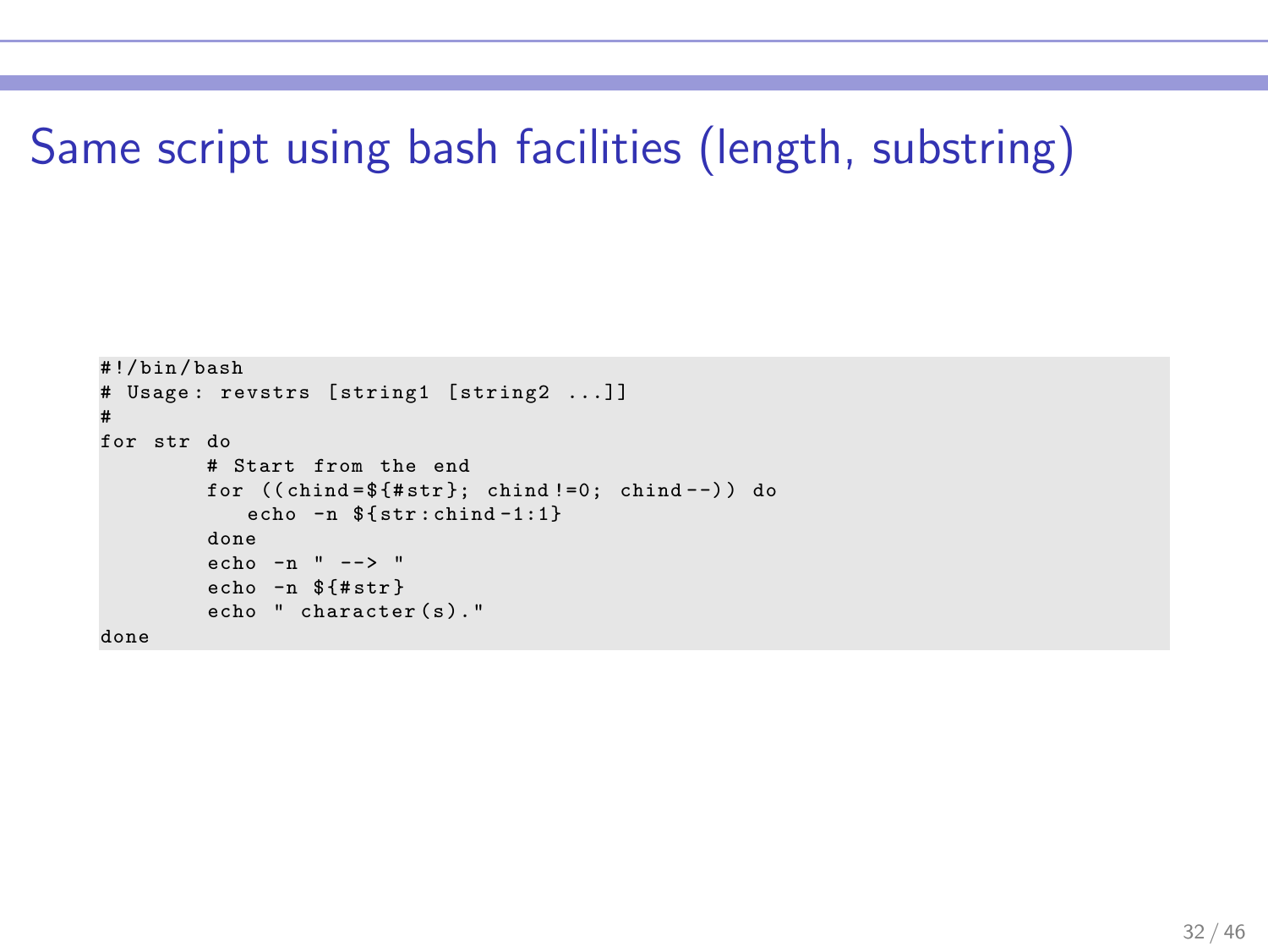### Other facilities: redirection, -

```
# !/ bin / bash
# Listing of Regular Files
OUTFILE=files.lst<br>dirName=$f1-'pwd'}
                      dirName = $ {1 - ' pwd '} # - declares a default value
                          # i .e . , if there is no $1
echo "The name of the directory to work in: $ { dirName }"
echo "Regular files in directory $ { dirName }" > $OUTFILE
# -type f means regular files
for file in "$( find $dirName -type f )"
do
 echo " $file "
done | sort >> "$OUTFILE"
```

```
ad@cairns :~/ Courses / Sys . Pro10 / Sources / bash - scripts /tmp$ ls
alex asoee delis papi uoa upatras
ad@cairns:"/Courses/Sys.Pro10/Sources/bash-scripts/tmp$ cd ..
ad@cairns :~/ Courses / Sys . Pro10 / Sources / bash - scripts$ ./ listRegFiles tmp /
The name of the directory to work in: tmp/
ad@cairns :~/ Courses / Sys . Pro10 / Sources / bash - scripts$ cat files . lst
Regular files in directory tmp /
tmp / alex
tmp / asoee
tmp / delis
tmp / papi
tmp / uoa
tmp / upatras
ad@cairns :~/ Courses / Sys . Pro10 / Sources / bash - scripts$
```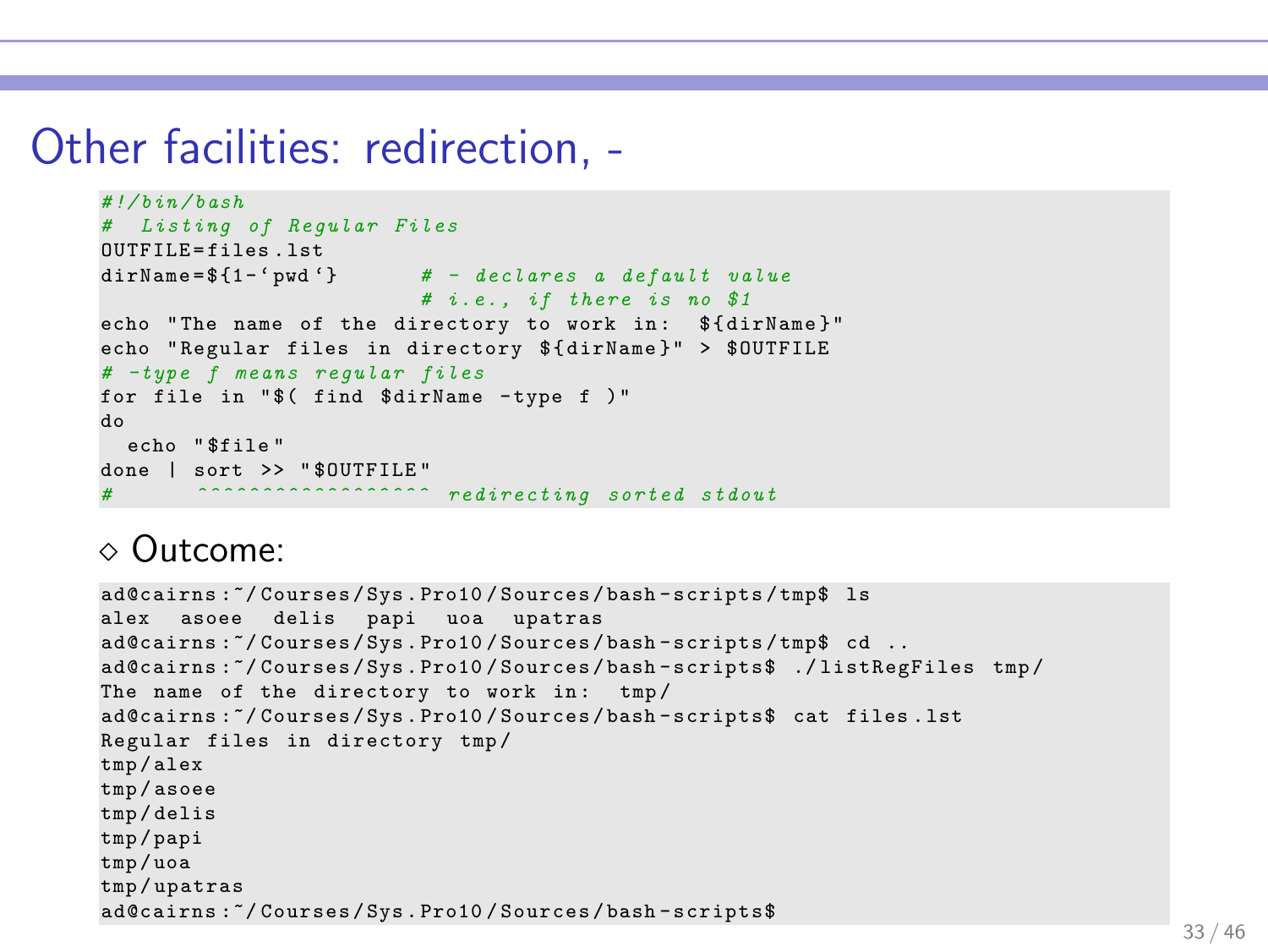#### Shifting parameters in a shellschipt

```
# !/ bin / bash
# call with > 5 arguments
echo "All args are = $*" ;
echo "Number of Parameters = $#"
for str # prints OK even with change
    do
    echo "The value of the iterator is: $ { str } "
    var = $1shift
    echo " var = var and ares = $#"
    done
```

```
ad@ad - desktop :~/ SysProMaterial / Set002 / Samples / Sources / bash - scripts$ ./
     shiftCommand one two three four five six
All args are = one two three four five six
Number of Parameters = 6
The value of the iterator is: one
var = one and ares = 5The value of the iterator is: two
var = two and args = 4The value of the iterator is: three
var = three and args = 3
The value of the iterator is: four
var = four and ares = 2The value of the iterator is: five
var = five and arcs = 1The value of the iterator is: six
var = six and ares = 0
```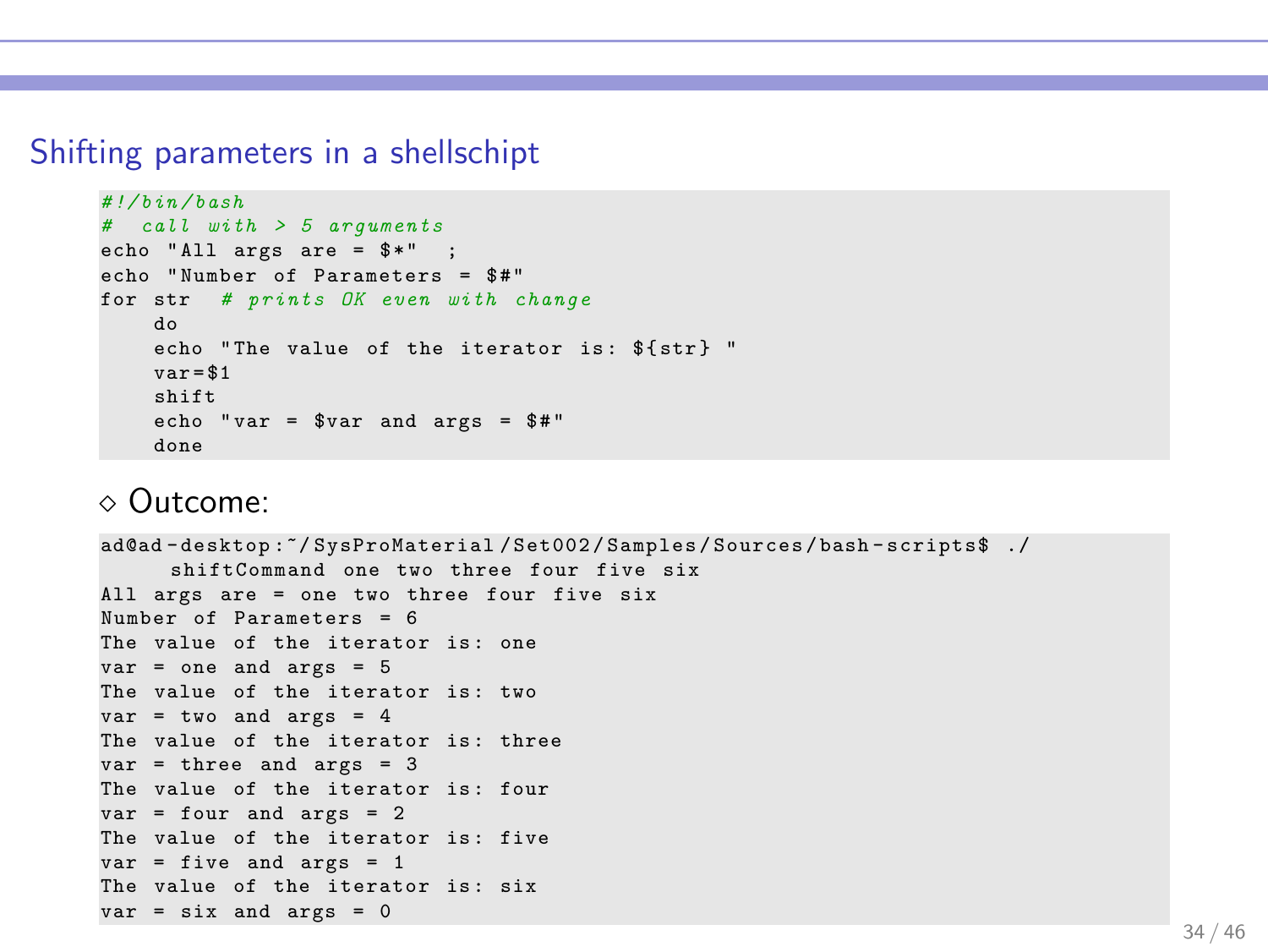# Overflow: Computing factorial

```
# !/ bin / bash
# Usage : factorial number
if (("\ \#"\ != 1 || \1 < 0))
        then echo "A single non-negative integer expected"
        evit - 1fi
fact =1
for ((i = 1; i \leq 1; i++) do
    fact =' expr $fact \* $i ' # what about fact = $(( fact * i ) ) ?
    done
echo $fact
```

```
ad@cairns :~/ Courses / Sys . Pro10 / Sources / bash - scripts$ ./ factorial 5
120
ad@cairns :~/ Courses / Sys . Pro10 / Sources / bash - scripts$ ./ factorial -23
Please give positive number
ad@cairns :~/ Courses / Sys . Pro10 / Sources / bash - scripts$ ./ factorial a
./factorial: line 9: [: a: integer expression expected
1
ad@cairns :~/ Courses / Sys . Pro10 / Sources / bash - scripts$ ./ factorial 24
expr: *: Numerical result out of range
expr : syntax error
expr : syntax error
expr : syntax error
```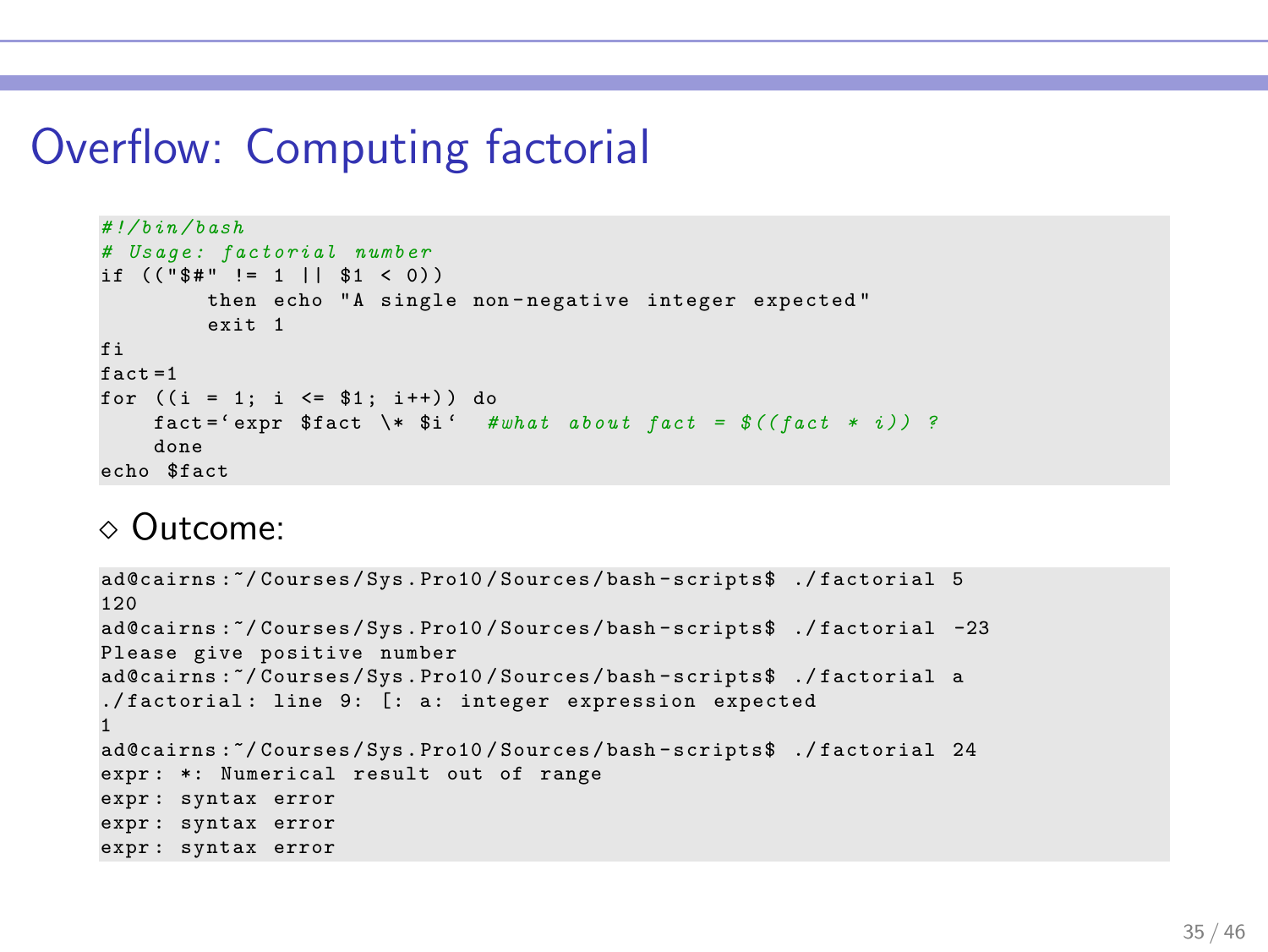# Computing the Factorial using bc

```
ad@ad - desktop :~/ SysProMaterial / Set002 / Samples / Sources / bash - scripts$ bc
bc 1.06.94
Copyright 1991 -1994 , 1997 , 1998 , 2000 , 2004 , 2006 Free Software Foundation , Inc .
This is free software with ABSOLUTELY NO WARRANTY .
For details type 'warranty'.
define f(x) {
                      if (x \leq 1) return (1);
                      return (f(x-1) * x):
                    }
f (3)
6
f(5)120
f (6)
720
f (123)
121463043 67 0 25 3 29 6 75 7 66 2 43 2 4 18 8 12 9 58 5 54 5 42 1 70 8 84 8 338 2 31 5 32 8 91 8 16 1 82 9 \
235892362 16 7 66 8 83 1 15 6 96 0 61 2 6 40 2 02 1 70 7 35 8 35 2 21 2 94 0 477 8 25 9 10 9 15 7 04 1 16 5 \
147218602 95 1 99 0 62 6 16 4 67 3 07 3 3 90 7 41 9 81 4 95 2 96 0 00 0 00 0 000 0 00 0 00 0 00 0 00 0 00 0 \
00
f (180)
200896062 49 9 13 4 29 9 65 6 95 1 33 6 8 98 4 66 8 38 9 17 5 40 3 40 7 98 8 677 7 79 4 04 3 53 3 51 6 00 4 \
486095339 59 8 09 4 11 8 01 3 81 1 20 9 7 30 9 73 5 63 1 59 4 10 1 03 7 39 9 609 6 71 0 32 1 32 1 86 3 31 4 \
952736095 98 5 31 9 66 7 30 9 72 9 45 6 5 35 5 88 1 98 0 64 7 50 6 43 5 38 5 685 8 15 7 44 5 04 0 80 9 20 9 \
560358463 31 9 64 4 66 4 89 1 11 4 25 6 4 30 0 17 8 24 1 41 7 96 7 53 8 18 1 923 3 86 4 23 0 26 9 33 2 78 1 \
8731986039 6 03 2 00 0 00 0 00 0 00 0 00 0 00 0 00 0 00 0 00 0 00 0 00 0 00 0 00 0 00 0 00
quit
ad@ad - desktop :~/ SysProMaterial / Set002 / Samples / Sources / bash - scripts$
```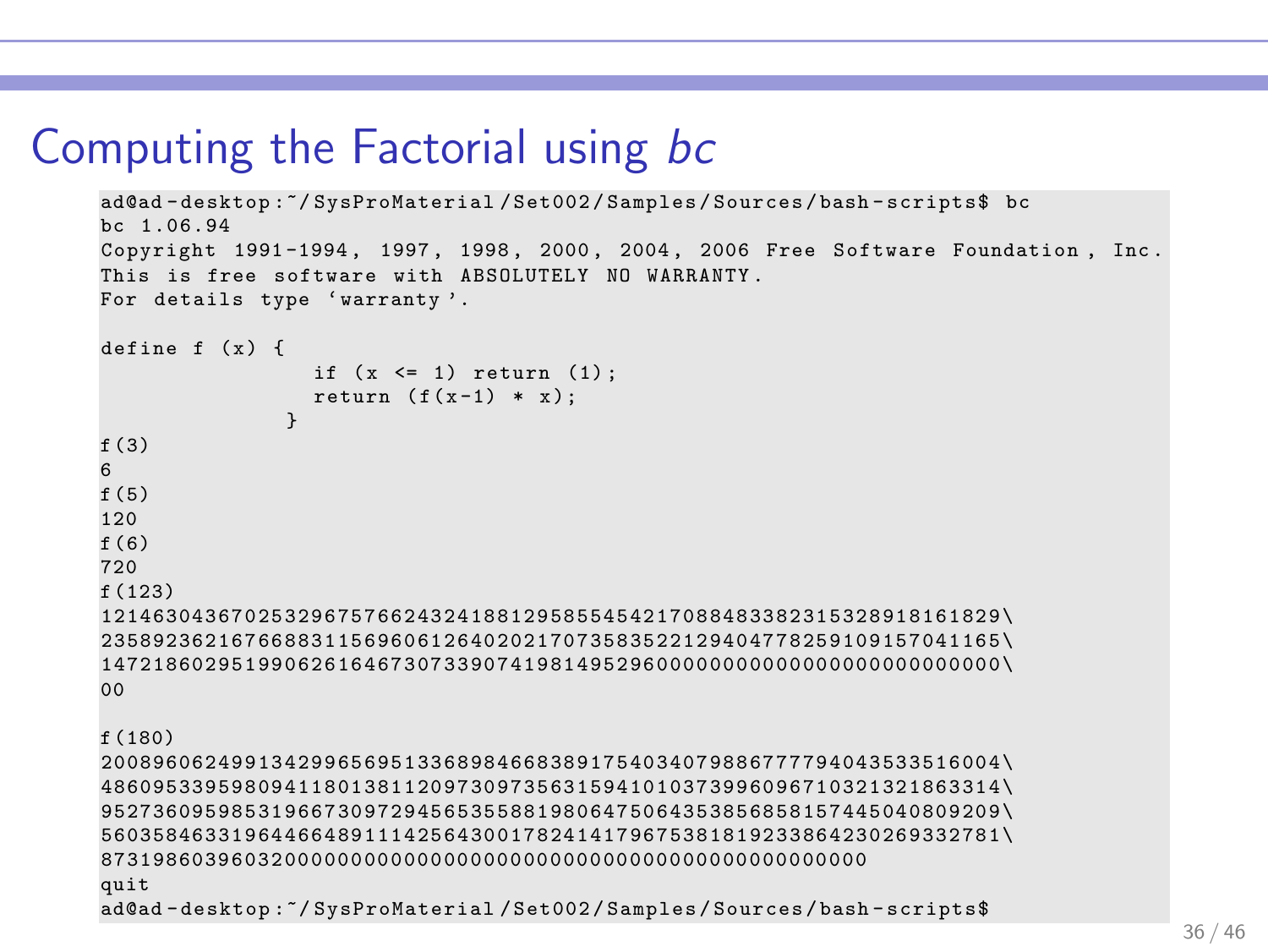# Size of directories

```
# !/ bin / bash
# Usage : maxsize dirName1 ... dirNameN
#
max = 0; maxdir = $1; dirs = $;
for dir do
    if [ ! -d $dir ]
        then echo "No directory with name $dir"
    else
        size='du -sk $dir | cut -f1'
        echo " Size of dir $dir is $size "
        if [ $size - ge $max ]
             then
             max = $size ; maxdir = $dir
        fi # if size ...
    fi # if directory
    set - $dirs
done
echo " $maxdir $max "
```

```
ad@cairns :~/ Courses / Sys . Pro10 / Sources / bash - scripts$ ./ dirSize ~/ ~/
      Correspondence / ~/ EditingProceedings /
Size of dir / home/ad/ is 16711548
Size of dir / home / ad / Correspondence / is 62456
Size of dir / home/ad/EditingProceedings/ is 69368
/ home / ad / 16711548
ad@cairns :~/ Courses / Sys . Pro10 / Sources / bash - scripts$
```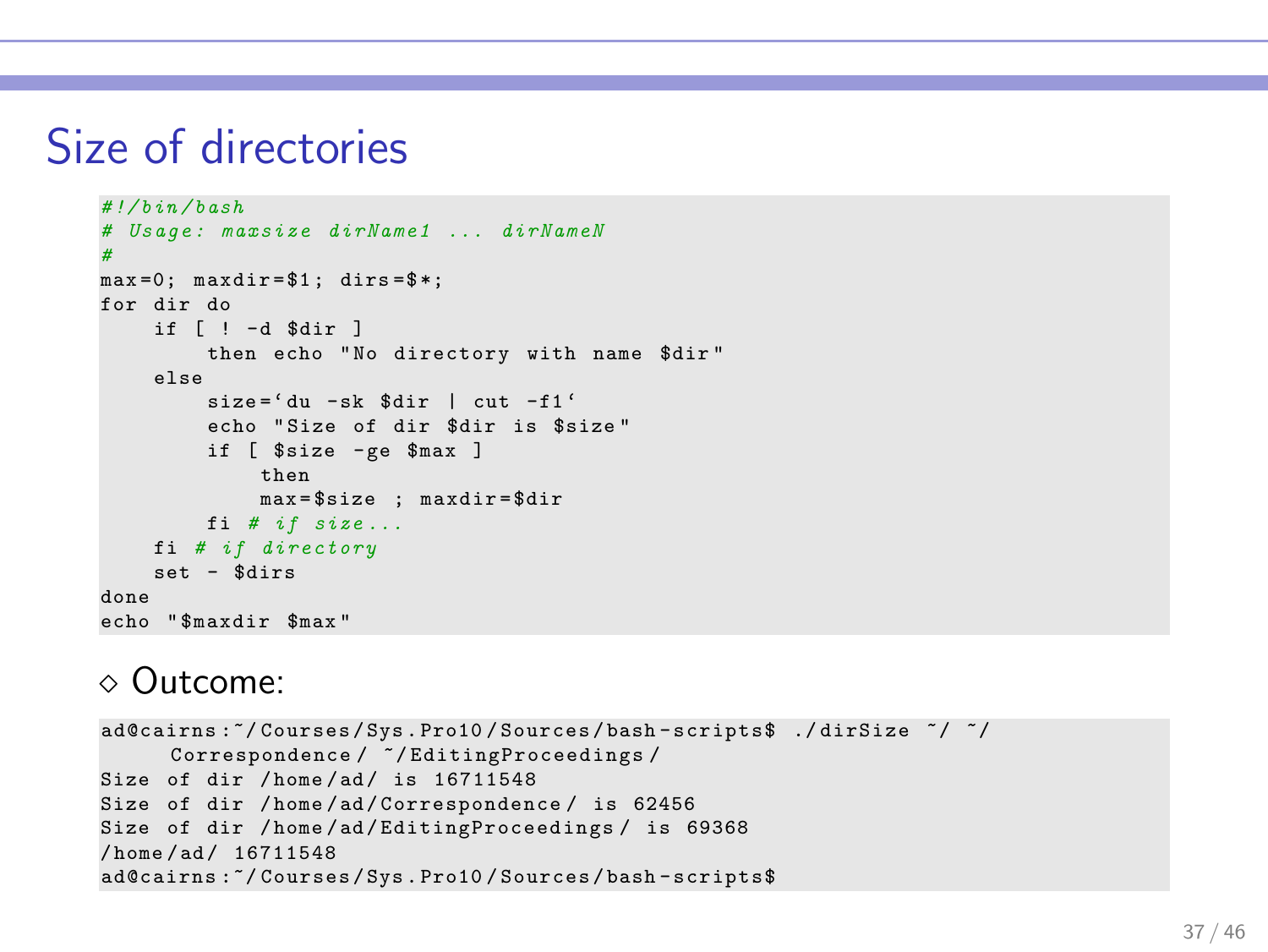### Lists as arrays

Printing out the contents of a file (with delimiters)

```
# !/ bin / bash
text=( $(cat " $1") ) # all contents in a single array<br>echo ${text}# just "text" means text [0] !
echo " "; echo " ":
for element in $(seq 0 $(( $ {# text [0]} - 1)) )do
     echo -n " ${ text [ $element ]} "; echo -n " #"
done
echo " ": echo " ":
for ((i=0; i \leq \frac{1}{2} + i)(i=0); i (i=0; i \leq \frac{1}{2} + i)do
    echo -n "ftext{(xi)}": echo -n "!!"
done
echo " "; echo " ";
for i in 'cat \sqrt[1]{\{1\}}"
do
    echo -n "${i}"; echo -n "."
done
echo " "
```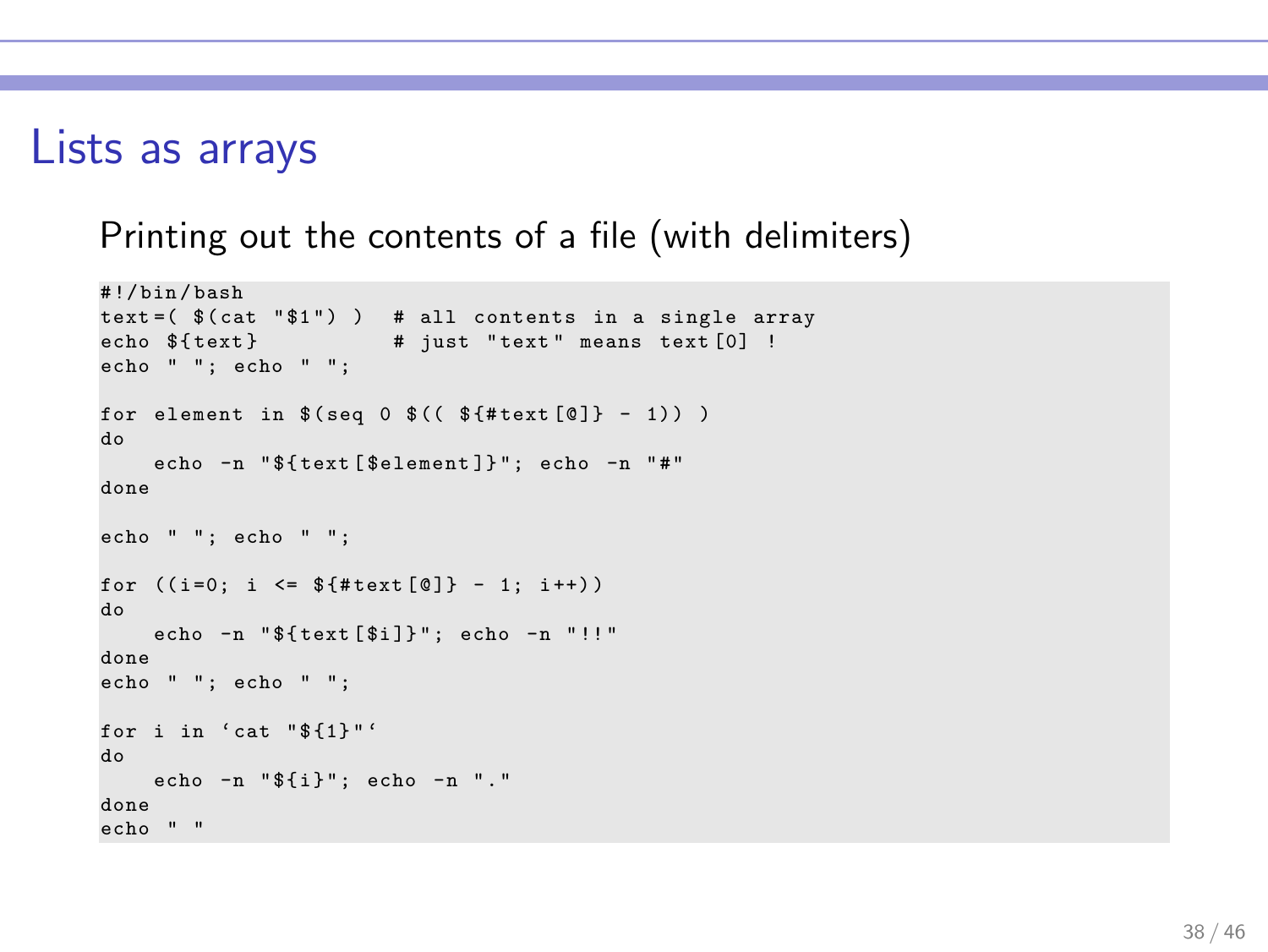# **Output**

```
ad@cairns :~/ Courses / Sys . Pro10 / Sources / bash - scripts$ cat tmp / bosnia
Within the spacious , modern courtrooms of
Bosnia's war crimes chamber, the harrowing details
of the country's civil conflict in the 1990s are laid bare.
ad@cairns :~/ Courses / Sys . Pro10 / Sources / bash - scripts$
ad@cairns :~/ Courses / Sys . Pro10 / Sources / bash - scripts$ ./ printContents tmp / bosnia
Within
```
Within # the # spacious ,# modern # courtrooms # of # Bosnia 's #war # crimes # chamber ,# the # harrowing # details # of # the # country 's # civil # conflict # in # the #1990 s # are # laid # bare .#

Within !! the !! spacious ,!! modern !! courtrooms !! of !! Bosnia 's !! war !! crimes !! chamber ,!! the !! harrowing !! details !! of !! the !! country 's !! civil !! conflict !! in !! the !!1990 s !! are !! laid !! bare .!!

Within . the . spacious ,. modern . courtrooms . of . Bosnia 's .war . crimes . chamber ,. the . harrowing . details . of . the . country 's . civil . conflict . in . the .1990 s . are . laid . bare ..

ad@cairns :~/ Courses / Sys . Pro10 / Sources / bash - scripts\$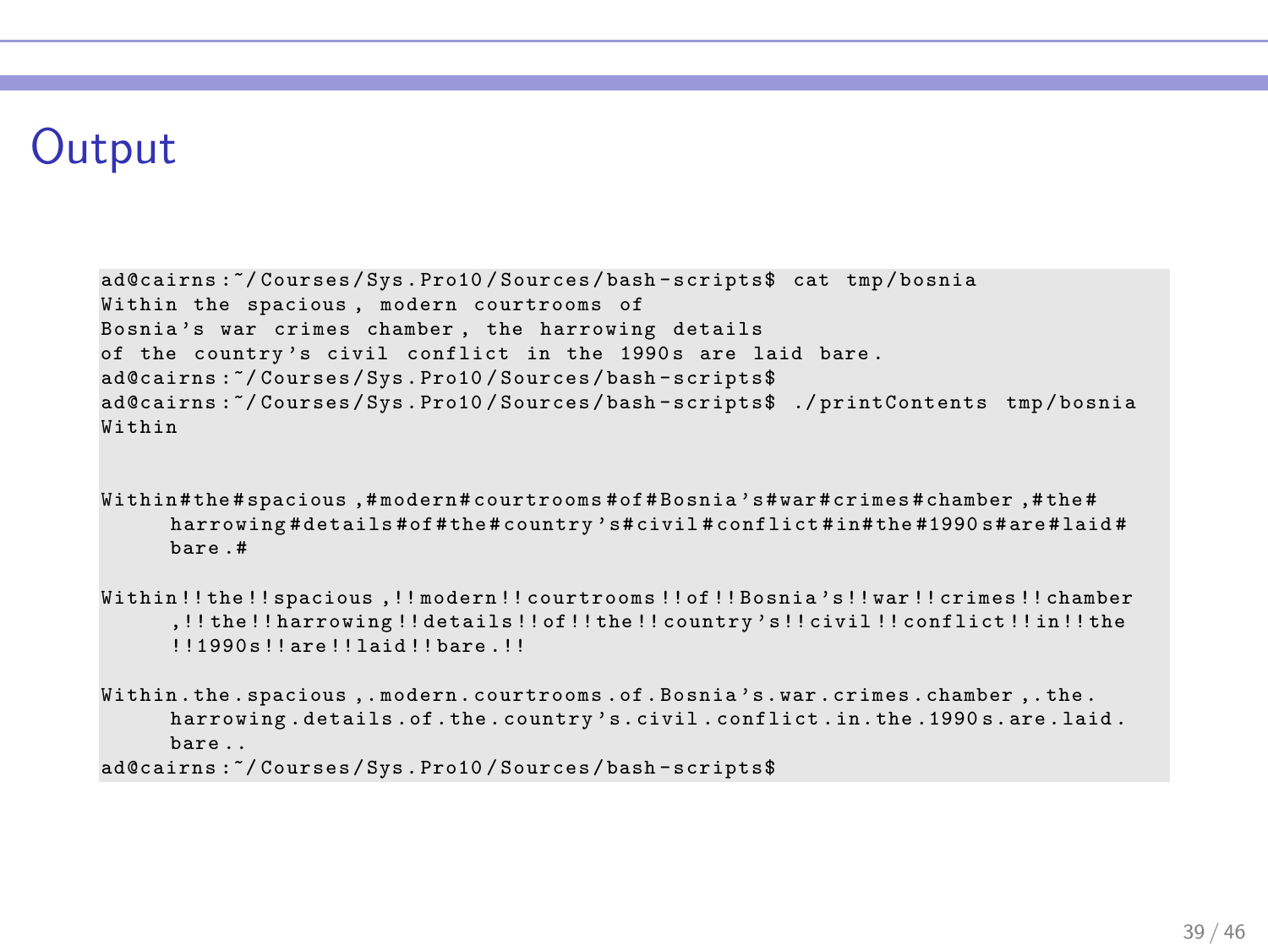# Using the exec builtin

```
# !/ bin / bash
# filename : goalone
exec echo "Exiting \"$0\"." # Exit from script here.
# - - - - - - - - - - - - - - - - - -- - -- - -- - -- - - -- - -
# The following lines never execute .
echo "This echo will never echo."
exit 99 # This script will not exit here .
                               # Check exit value after script terminates
                               # + with an ' echo $? '.
                               # It will * not * be 99.
```
Running it...

```
ad@ad - desktop :~/ SysProMaterial / Set002 / Samples / Sources / additional$ ./ goalone
Exiting "./goalone".
ad@ad-desktop:"/SysProMaterial/Set002/Samples/Sources/additional$ echo $?
\Omegaad@ad - desktop :~/ SysProMaterial / Set002 / Samples / Sources / additional$
```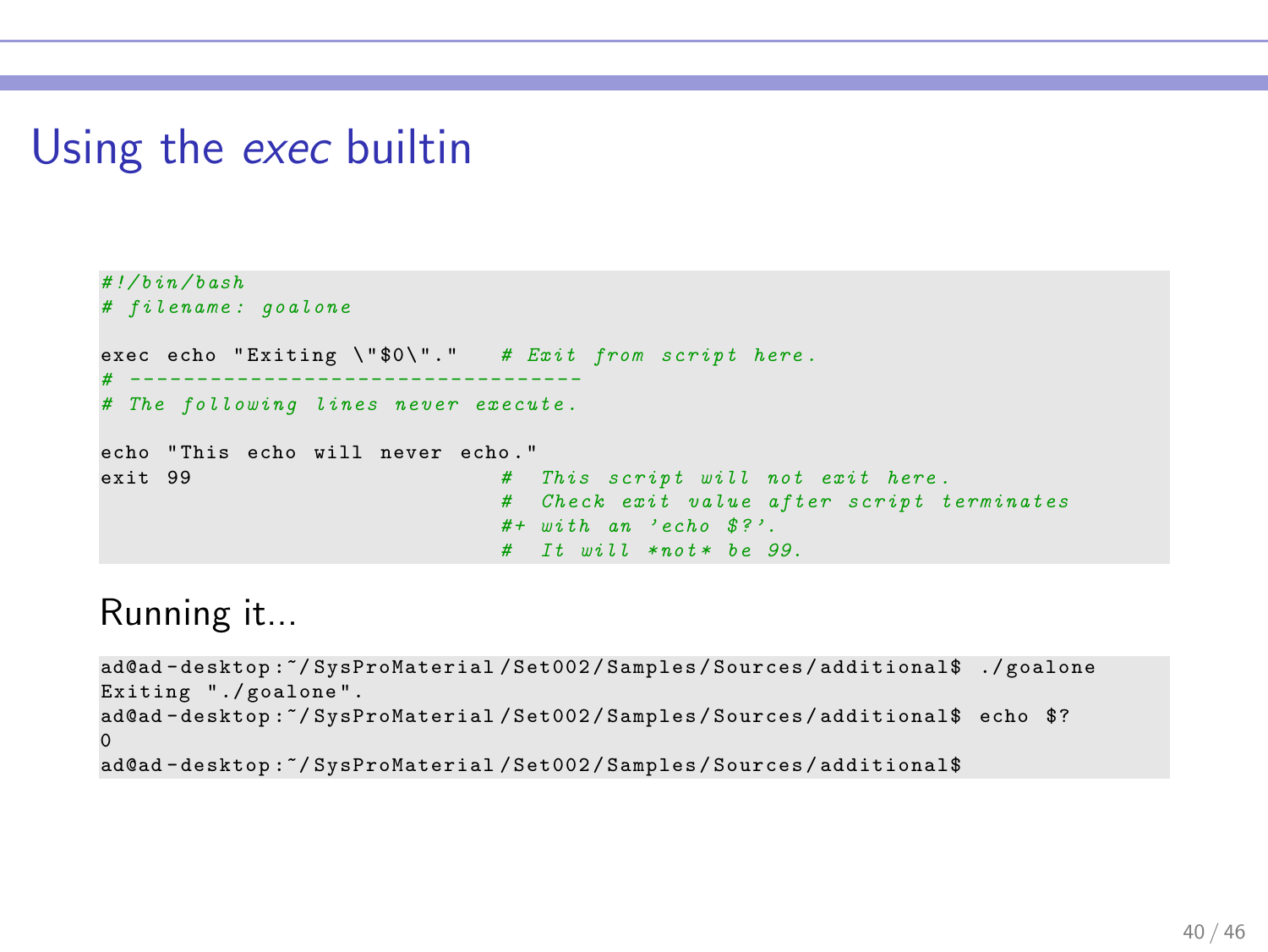### Spawning in-place a process with exec

```
# !/ bin / bash
# filename " gorepeated
echo
echo "This line appears ONCE in the script, yet it keeps echoing."
echo "The PID of this instance of the script is still $$."
     # Demonstrates that a subshell is not forked off .
echo "=================== Hit Ctl-C to exit ======================
sleep 1
exec $0 # Spawns another instance of this same script
         # + that replaces the previous one .
echo "This line will never echo!" # Why not?
exit 99 # Will not exit here !
                                  # Exit code will not be 99!
```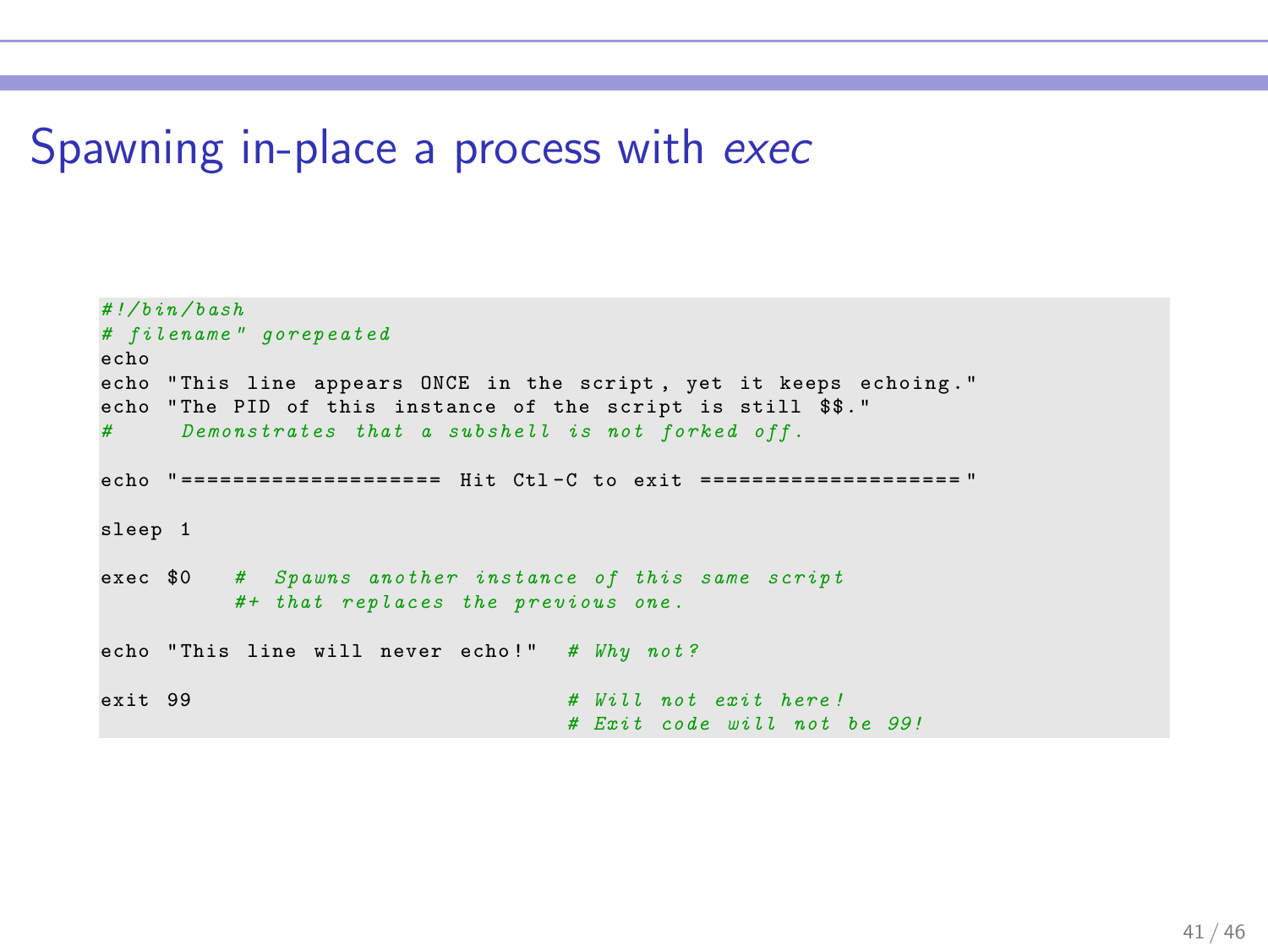# Outcome

130

```
ad@ad - desktop :~/ SysProMaterial / Set002 / Samples / Sources / additional$ ./ gorepated
This line appears ONCE in the script, yet it keeps echoing.
The PID of this instance of the script is still 4235.
============= == == == = Hit Ctl - C to exit ============== == == ==
This line appears ONCE in the script, yet it keeps echoing.
The PID of this instance of the script is still 4235.
===================== Hit Ctl-C to exit ====================
\hat{C}ad@ad - desktop :~/ SysProMaterial / Set002 / Samples / Sources / additional$ echo $?
130
ad@ad - desktop :~/ SysProMaterial / Set002 / Samples / Sources / additional$ ./ gorepated
This line appears ONCE in the script , yet it keeps echoing .
The PID of this instance of the script is still 4239.
============= == == == = Hit Ctl - C to exit ============== == == ==
This line appears ONCE in the script , yet it keeps echoing .
The PID of this instance of the script is still 4239.
============= == == == = Hit Ctl - C to exit ============== == == ==
This line appears ONCE in the script, yet it keeps echoing.
The PID of this instance of the script is still 4239.
==================== Hit Ctl-C to exit ===================
\hat{C}ad@ad-desktop:"/SysProMaterial/Set002/Samples/Sources/additional$ echo $?
```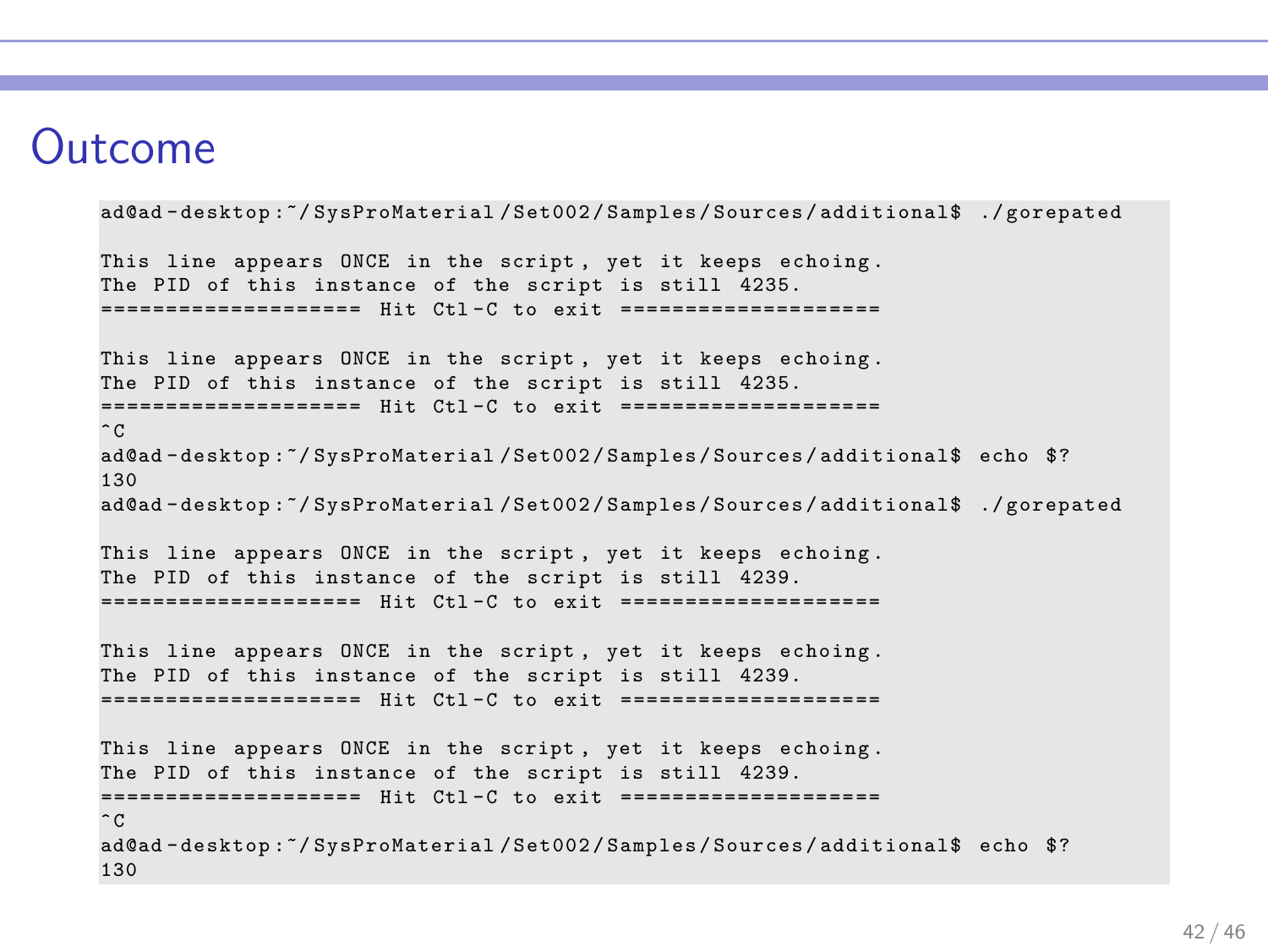```
# !/ bin / bash
# Redirecting stdin using ' exec '.
exec 6 <&0 # Link file descriptor #6 with stdin .
                    # Saves stdin .
exec < data - file # stdin replaced by file " data - file "
read a1 # Reads first line of file " data - file ".
                   # Reads second line of file "data-file."
echo
echo "Following lines read from file."
echo " ---------- -- - -- - -- - -- - -- - -- - -- - "
echo $a1
echo $a2
echo ; echo ; echo
e^{qx}e^{qx} 0 < k \leq 6 < k -# Now restore stdin from fd #6 , where it had been saved ,
# + and close fd #6 ( 6 <& - ) to free it for other processes to use .
# <&6 6 <& - also works .
echo -n " Enter data "
read b1 # Now " read " functions as expected , reading from normal stdin .
echo " Input read from stdin . "
echo "----------------------- "
echo "b1 = $b1"
echo
exit 0
```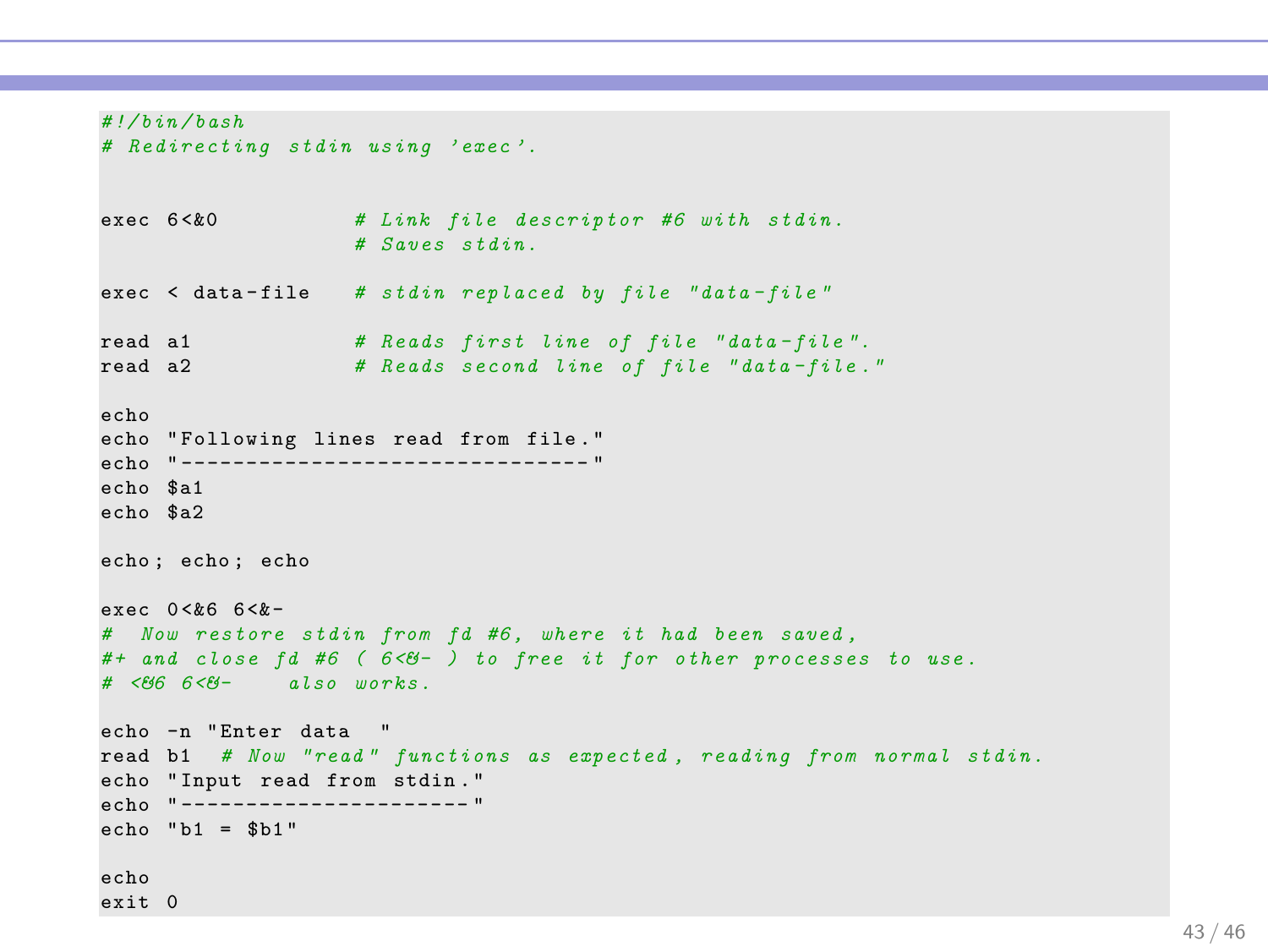# Outcome

```
ad@ad-desktop:"/SysProMaterial/Set002/Samples/Sources/additional$ ./
     goredirection
Following lines read from file .
------------------------------
alex
delis athens monastiraki
Enter data pyrosvestio
Input read from stdin .
                  - - - - - -b1 = pyrosvestio
```
ad@ad - desktop :~/ SysProMaterial / Set002 / Samples / Sources / additional\$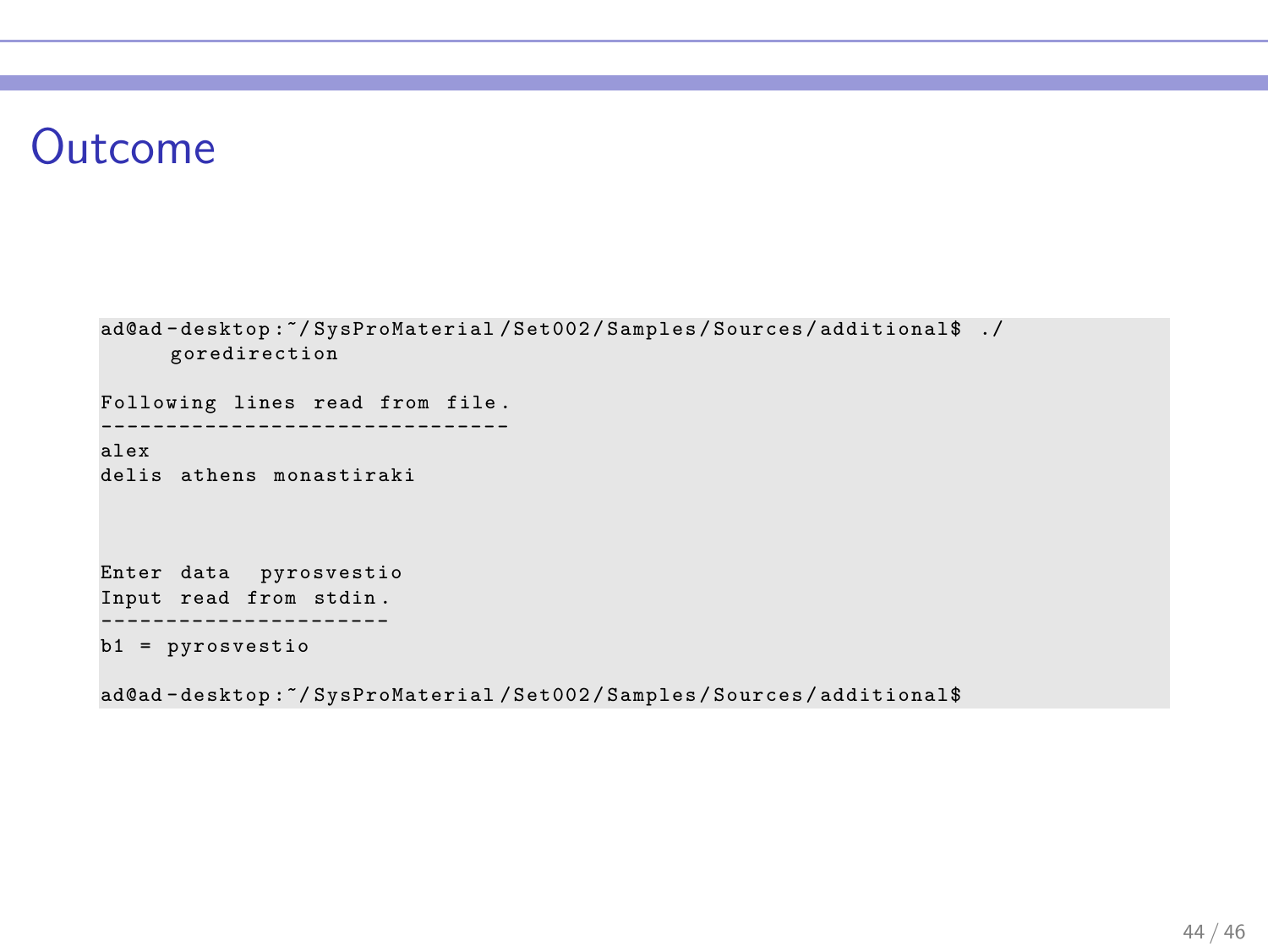# Reading a file line by line (vs. as a sequence)

```
# !/ bin / bash
while read line
  do
 echo $line
 echo -------------
 done < $1
# take input from $1
# IFS is an internal variable specifying
# how bash separates fields , word boundaries
# ALWAYS SAVE TO TEMP VARIABLE AND
# RESET AFTERWARDS
OLDIFS = " $IFS " ; echo " -- Old IFS value : " " $IFS "
IFS =$ '\n ' # IFS = also works
echo "--New IFS value:" "$IFS"
for line in 'cat "$1"'
   do
   echo " $line "
   done
IFS = " $OLDIFS "
exit 0
```